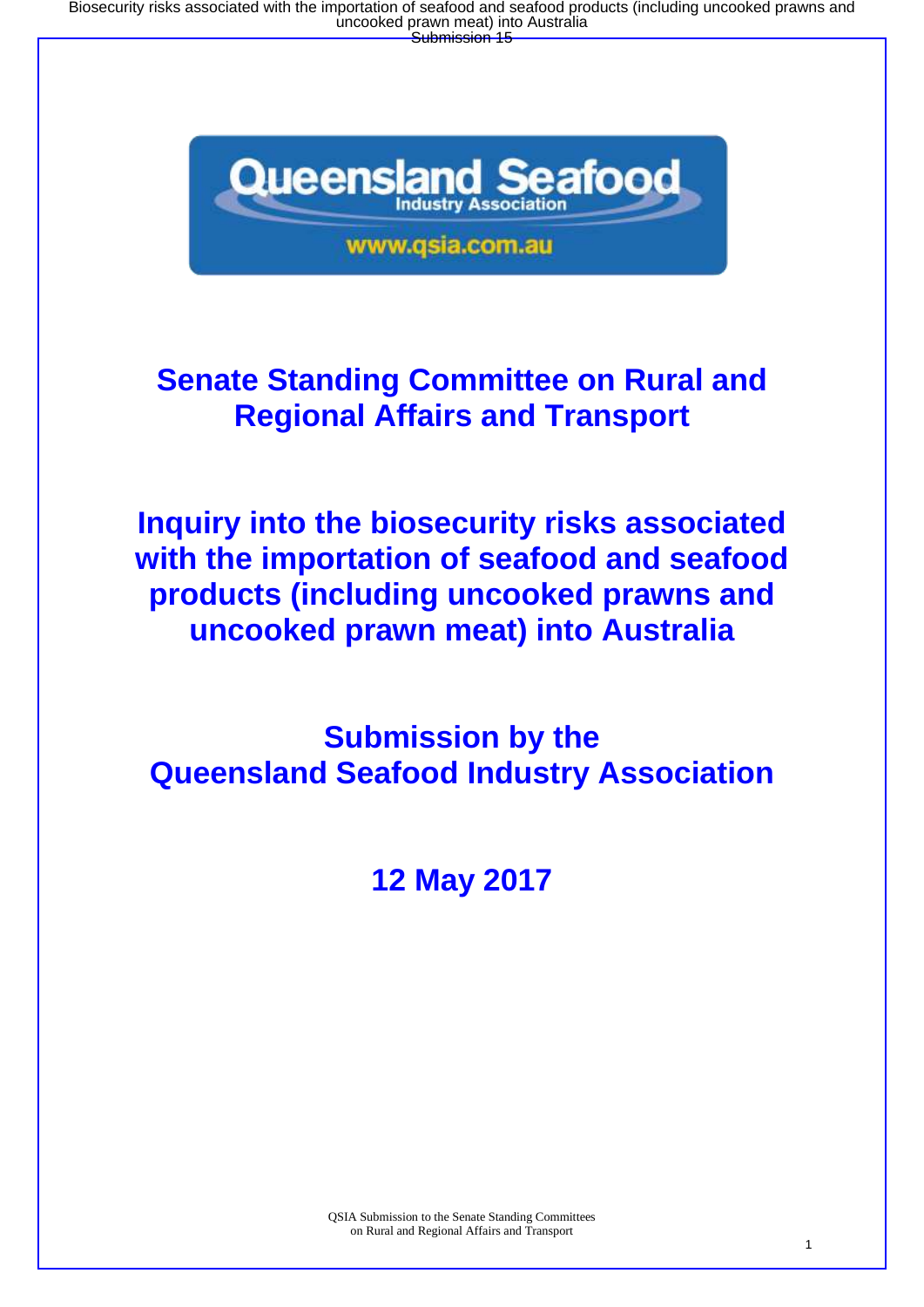© 2017 – Queensland Seafood Industry Association Inc (QSIA). All rights Reserved. This publication (and any information sourced from it) should be attributed to QSIA.

#### *Ownership of Intellectual property rights.*

Unless otherwise noted, copyright (and any other intellectual property rights, if any) in this publication is owned by QSIA.

#### *Disclaimer*

QSIA does not warrant that the information in this document is free from errors or omissions. QSIA does not accept any form of liability, be it contractual, tortious, or otherwise, for the contents of this document or for any consequences arising from its use or any reliance placed upon it.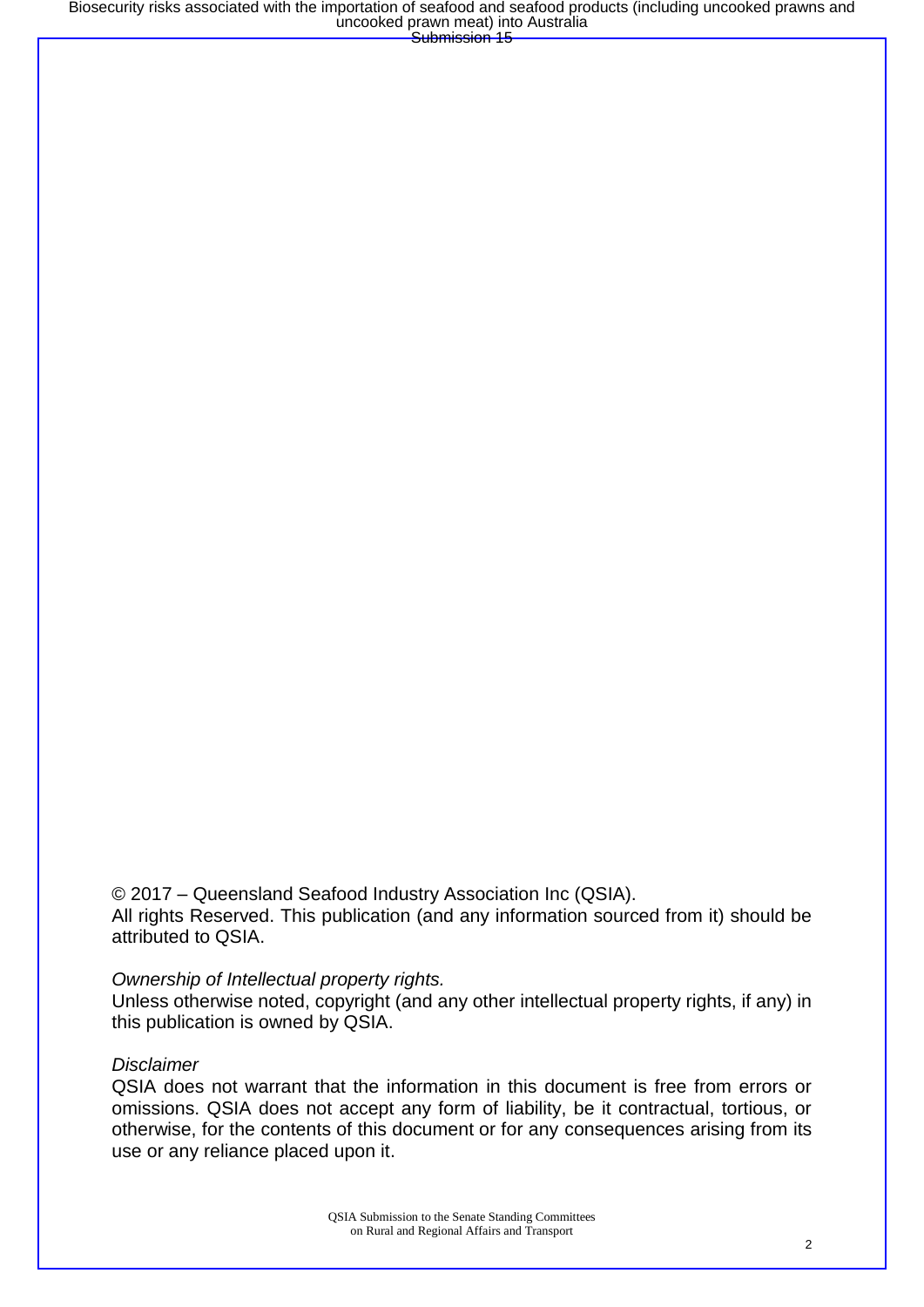## **Table of Contents**

| <b>Terms of</b><br><b>Reference</b> | <b>Contents</b>                                                                                                                                                                                                                                                                                             | <b>Pgs</b>                                  |
|-------------------------------------|-------------------------------------------------------------------------------------------------------------------------------------------------------------------------------------------------------------------------------------------------------------------------------------------------------------|---------------------------------------------|
|                                     | Forward                                                                                                                                                                                                                                                                                                     | 5                                           |
|                                     | Acknowledgements                                                                                                                                                                                                                                                                                            | 6                                           |
|                                     | Abbreviations                                                                                                                                                                                                                                                                                               | $\overline{7}$                              |
|                                     | <b>Commercial Seafood Industry Policy Issues</b>                                                                                                                                                                                                                                                            | 8                                           |
|                                     | About the Queensland Seafood Industry Association                                                                                                                                                                                                                                                           | 9                                           |
| A                                   | Management of the emergency response and associated measures<br>implemented to control the outbreak of White Spot Syndrome Virus                                                                                                                                                                            | 10                                          |
|                                     | A.1. Communication Breakdown<br>A.2. Movement Restrictions                                                                                                                                                                                                                                                  | $10 - 11$<br>$11 - 12$                      |
| B                                   | The effectiveness of biosecurity controls imposed on the importation<br>of seafood and seafood products, including, but not limited to,<br>uncooked prawns and prawn meat into Australia, including the import<br>risk analysis process concluded in 2009 that led to these conditions<br>being established | 13                                          |
|                                     | B.1. How was WSSV introduced into South East Queensland<br>B.2. The Federal Government were advised of the risks<br><b>B.3. Department Failure</b>                                                                                                                                                          | $13 - 14$<br>14<br>$14 - 15$                |
| C                                   | The adequacy of Commonwealth resourcing of biosecurity measures<br>including Import Risk Assessments                                                                                                                                                                                                        | 16                                          |
|                                     | C.1. Seafood risk profile unacceptably high<br>C.2. Import Risk Assessments                                                                                                                                                                                                                                 | 16<br>$16 - 17$                             |
| D                                   | The effectiveness of post-entry surveillance measures and "end use"<br>import conditions for seafood products including, but not limited to,<br>uncooked prawns and uncooked prawn meat into Australia, since the<br>import conditions implemented in 2010 were put into place                              | 18                                          |
| Е                                   | The impact of the outbreak on Australia's wild and farm prawn sectors                                                                                                                                                                                                                                       | 19                                          |
|                                     | E.1. WSD Outbreak Timing<br>E.2. Regional Financial and Economic Scale<br>E.3. Wild Fishery Enterprise Impacts<br>E.4. Commercial Seafood Industry Structure<br>E.5. Financial Impacts                                                                                                                      | 19<br>20<br>$20 - 21$<br>$21 - 22$<br>22-23 |
| F                                   | The economic impact on Australian wholesalers and retailers                                                                                                                                                                                                                                                 | 24                                          |
| G                                   | Domestic and foreign trade implications for Australian industries<br>resulting from the suspension of importation of seafood and seafood                                                                                                                                                                    | 25                                          |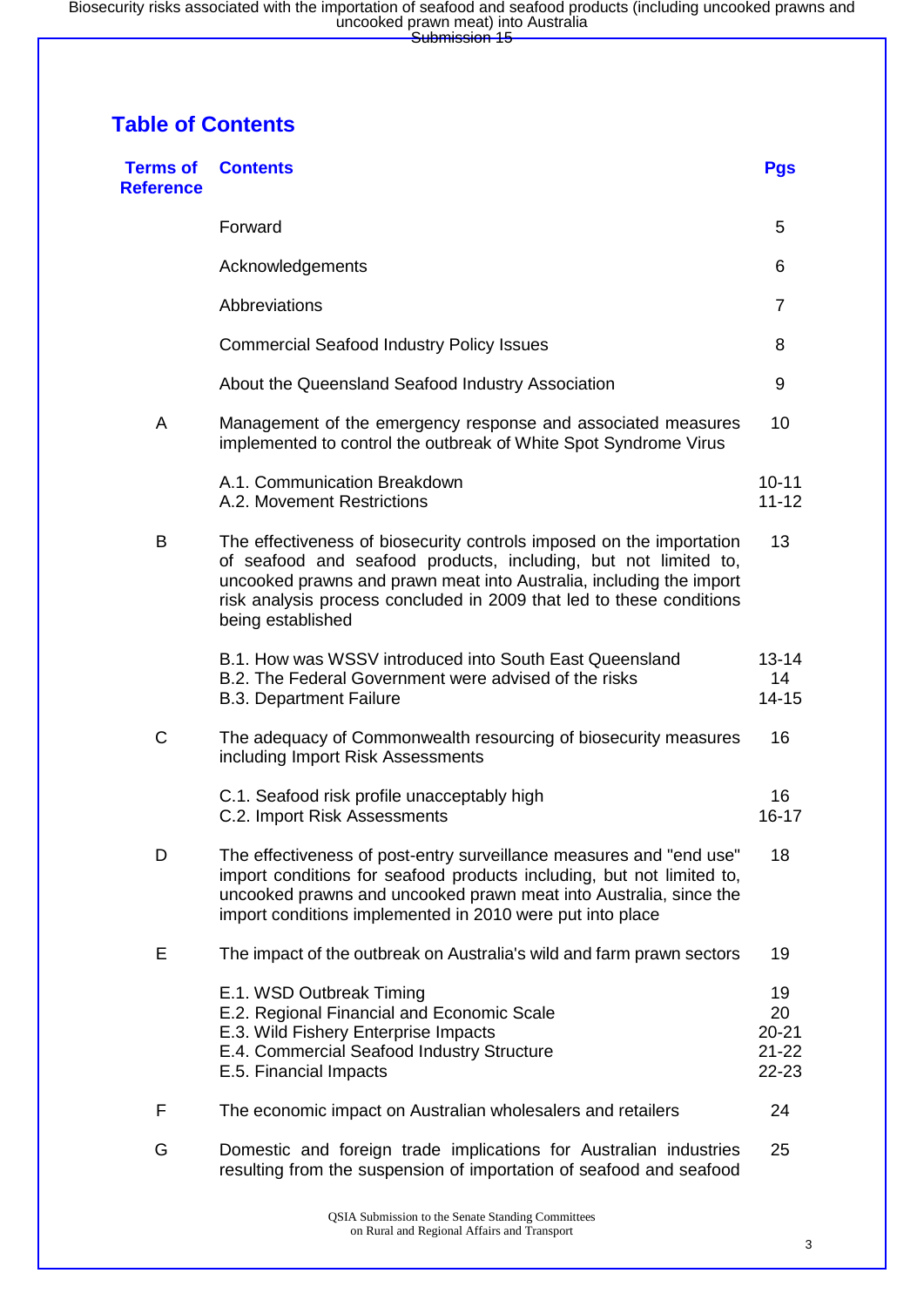| <b>Terms of</b><br><b>Reference</b> | <b>Contents</b>                                                                                                                                                                                                                     |                                                                                                                                                                                                                           | <b>Pgs</b>     |  |  |
|-------------------------------------|-------------------------------------------------------------------------------------------------------------------------------------------------------------------------------------------------------------------------------------|---------------------------------------------------------------------------------------------------------------------------------------------------------------------------------------------------------------------------|----------------|--|--|
|                                     |                                                                                                                                                                                                                                     | products, including, but not limited to, uncooked prawns and<br>uncooked prawn meat in Australia                                                                                                                          |                |  |  |
|                                     |                                                                                                                                                                                                                                     | G.1. Domestic Trade Implications                                                                                                                                                                                          | 25             |  |  |
| H                                   | Matters to be satisfied in the management of biosecurity risk before<br>26<br>imports of seafood and seafood products, including, but not limited to,<br>uncooked prawns and uncooked prawn meat into Australia could<br>recommence |                                                                                                                                                                                                                           |                |  |  |
| I                                   |                                                                                                                                                                                                                                     | Any related matters                                                                                                                                                                                                       | 27             |  |  |
|                                     |                                                                                                                                                                                                                                     | I.1. An Aquatic Emergency Animal Diseases Response Agreement: A<br>Queensland Commercial Fishery Perspective                                                                                                              | $27 - 28$      |  |  |
|                                     |                                                                                                                                                                                                                                     | I.2. Queensland Seafood Industry Representative Structure and link<br>to an Aquatic Emergency Animal Diseases Response Agreement                                                                                          | 28-30          |  |  |
|                                     | References                                                                                                                                                                                                                          |                                                                                                                                                                                                                           | 31             |  |  |
|                                     | <b>Tables</b>                                                                                                                                                                                                                       |                                                                                                                                                                                                                           |                |  |  |
|                                     | 1<br>$\overline{2}$                                                                                                                                                                                                                 | Estimated GVP at risk in Moreton Bay due to WSD<br>Wild-caught species by GVP in 2015                                                                                                                                     | 21<br>25       |  |  |
|                                     | Figures                                                                                                                                                                                                                             |                                                                                                                                                                                                                           |                |  |  |
|                                     | 1<br>$\overline{2}$<br>3                                                                                                                                                                                                            | <b>Imported Prawn Quantities</b><br>White Spot Disease Response: Movement Control Area<br>Queensland Seafood Industry Structure                                                                                           | 16<br>19<br>22 |  |  |
|                                     | Attachments                                                                                                                                                                                                                         |                                                                                                                                                                                                                           |                |  |  |
|                                     | 1<br>$\overline{2}$<br>3<br>4<br>5                                                                                                                                                                                                  | Movement Control Order 1_2016<br>Movement Control Order 2 2017<br>Letter to Minister Byrne_WSD_2016<br>Letter to Minister_WSD and Reacreational Fishing_2017<br>Animal Biosecurity Secretariat_Biosecurity Australia_2017 |                |  |  |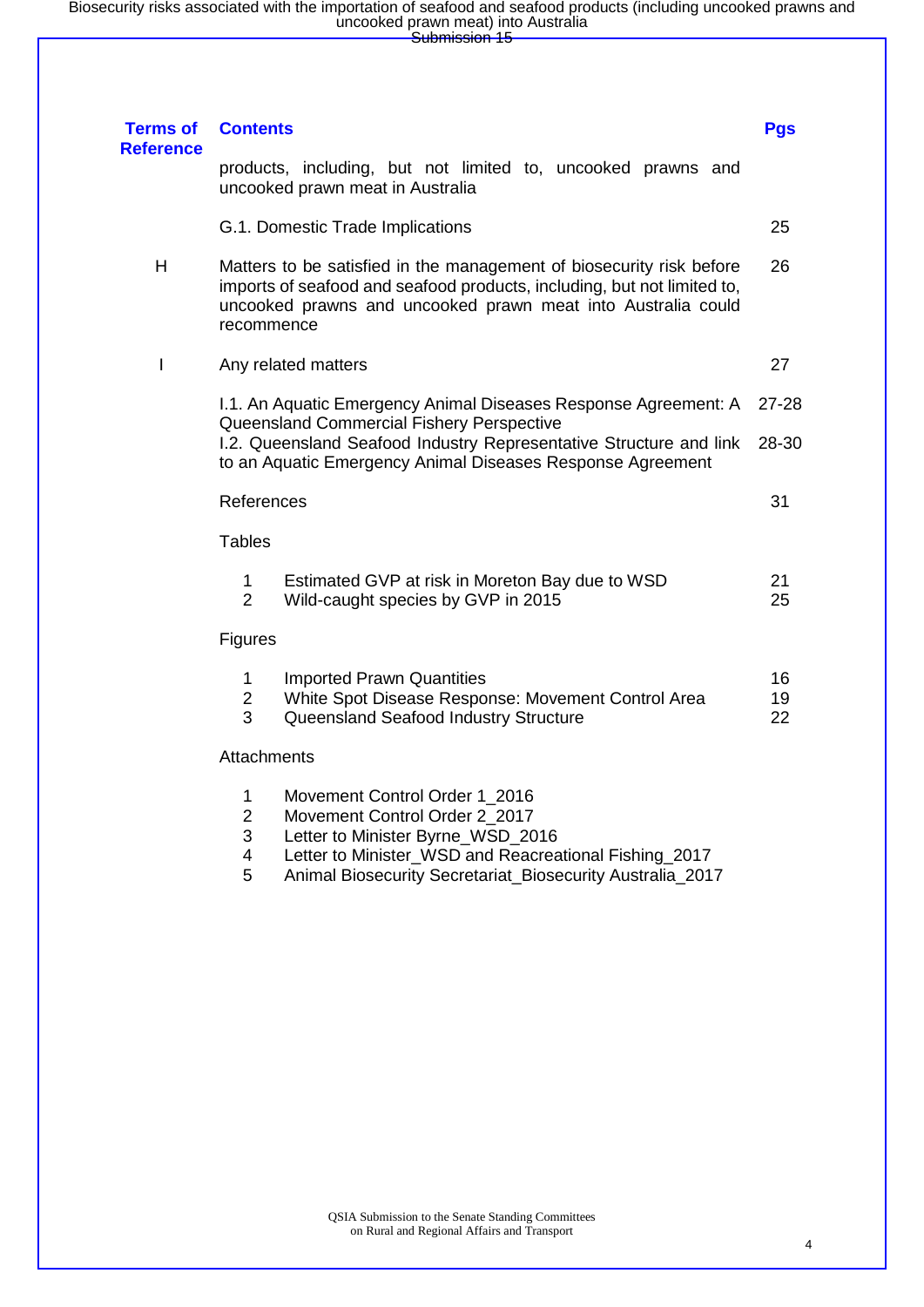### **Forward**

The Queensland Seafood Industry Association (QSIA) is pleased to be able to provide a submission to the Senate Standing Committee on Rural and Regional Affairs and Transport's inquiry into the biosecurity risks associated with the importation of seafood and seafood products (including uncooked prawns and uncooked prawn meat) into Australia.

The failure of the Australian biosecurity system was not caused by the Queensland seafood industry who did all they reasonably could do to prevent potential introduction of white spot syndrome virus (WSSV) amongst wild stocks by warning the authorities of the potential risks associated with the importation of green wild-catch seafood. The systemic failure occurred pre-border and post-border – outside of the scope of influence of the seafood industry but under the jurisdiction of government.

There are some 300 micro and small fishing related businesses across the Moreton Bay region impacted by WSSV. The commercial fishing businesses in the region are working in the Otter and Beam trawl and Mud and Blue Swimmer crab fisheries.

Through no fault of their own hundreds of business have had their domestic market changed and at least 20 businesses in the Logan River have had their incomes severely impacted since December 2016 and still no assistance from any level of government.

To try to make industry pay for a collective expensive insurance scheme after ignoring their concerns and the warnings they issued is reprehensible. Ten years ago, the Federal government about the risks of importing uncooked green prawns and yet our industry and our fisheries future was left exposed to WSSV.

This magnificent industry has been left out in the cold and based on the material cited in this submission. More importantly, the information provided by industry and scientific stakeholders suggests that the Federal government has breached its duty of care to industry.

Keith Harris

President Queensland Seafood Industry Association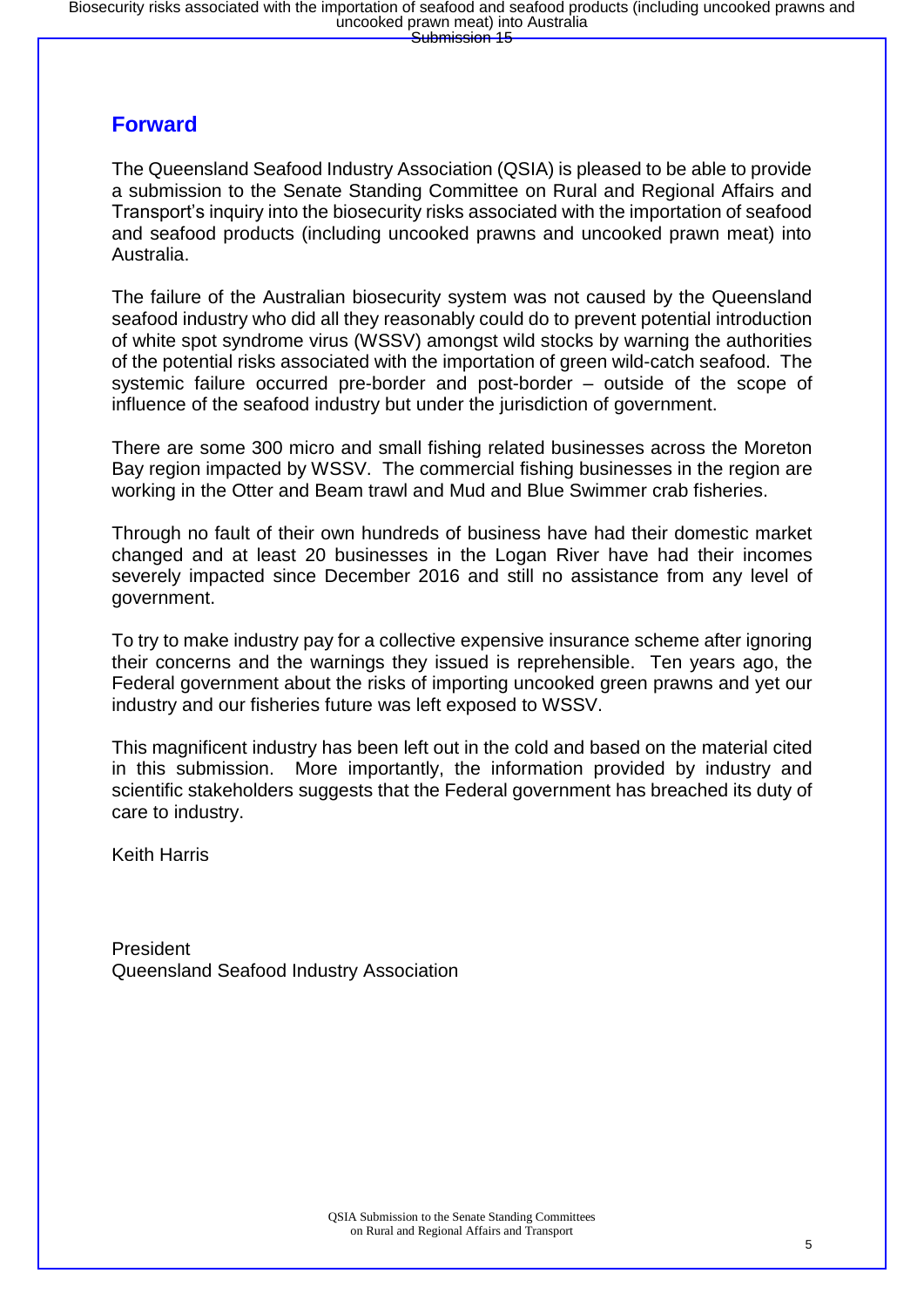### **Acknowledgements**

The development of this submission incorporated feedback and ideas developed across the Queensland seafood industry. On behalf of the QSIA, I would like to thank my Queensland colleagues for their feedback and ideas.

I would also like to thank my industry interstate colleagues for their insights and critical analysis of the submission.

This submission provides industry with an opportunity to highlight the issues raised by the detection of WSSV in the Moreton Bay region.

The systematic failures in Australian biosecurity arrangements as they relate to the seafood industry are clear. I hope this submission helps to rebuild the system for the benefit of the marine environment, industry and the hundreds of local commercial fishing businesses that are still enduring the impacts of WSSV.

Eric Perez

Chief Executive Officer Queensland Seafood Industry Association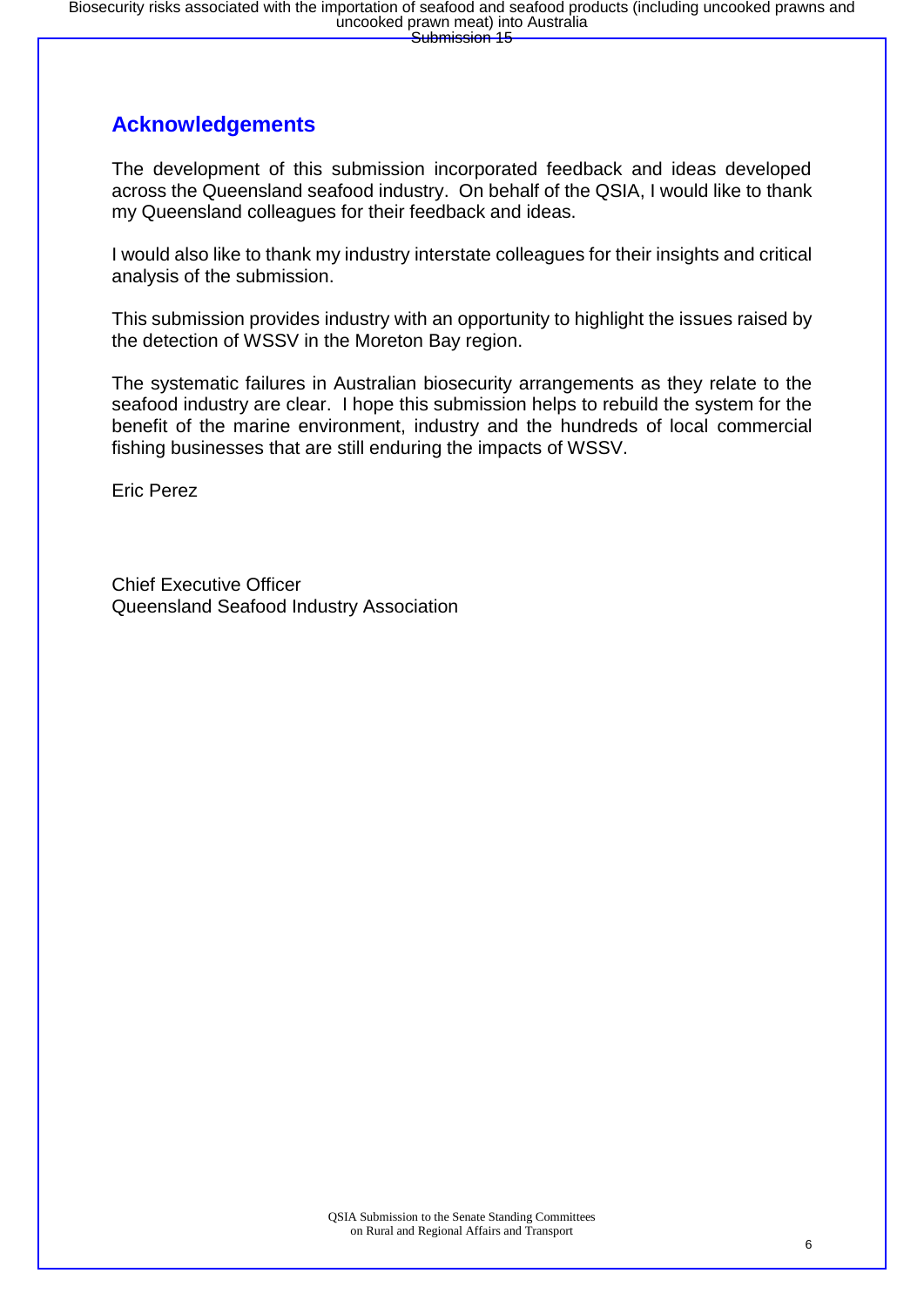### **Abbreviations**

| <b>ABARES</b>                    | Australian Bureau of Agricultural and Resource Economics and<br>Sciences |  |  |  |  |  |  |  |
|----------------------------------|--------------------------------------------------------------------------|--|--|--|--|--|--|--|
| <b>ACPF</b>                      | <b>Australian Council of Prawn Fisheries</b>                             |  |  |  |  |  |  |  |
| <b>AEADRA</b>                    | Aquatic Emergency Animal Diseases Response Agreement                     |  |  |  |  |  |  |  |
| <b>AHA</b>                       | Animal Health Australia                                                  |  |  |  |  |  |  |  |
| <b>ALOP</b>                      | Acceptable Level of Protection                                           |  |  |  |  |  |  |  |
| <b>APFA</b>                      | <b>Australian Prawn Farmers Association</b>                              |  |  |  |  |  |  |  |
| <b>BQ</b>                        | <b>Biosecurity Queensland</b>                                            |  |  |  |  |  |  |  |
| <b>CFA</b>                       | <b>Commonwealth Fisheries Association</b>                                |  |  |  |  |  |  |  |
| <b>DAWR</b>                      | Department of Agriculture and Water Resources                            |  |  |  |  |  |  |  |
| <b>EAD</b>                       | <b>Emergency Animal Disease</b>                                          |  |  |  |  |  |  |  |
| <b>EADRA</b>                     | <b>Emergency Animal Diseases Response Agreement</b>                      |  |  |  |  |  |  |  |
| <b>ECCIN</b>                     | <b>East Coast Crabfishers Industry Network</b>                           |  |  |  |  |  |  |  |
| <b>FRDC</b>                      | <b>Fisheries Research and Development Corporation</b>                    |  |  |  |  |  |  |  |
| <b>GoCCFA</b>                    | Gulf of Carpentaria Commercial Fishermans Association                    |  |  |  |  |  |  |  |
| <b>GVP</b>                       | <b>Gross Value of Production</b>                                         |  |  |  |  |  |  |  |
| <b>IGB</b>                       | <b>Inspector-General of Biosecurity</b>                                  |  |  |  |  |  |  |  |
| <b>IRA</b>                       | <b>Import Risk Assessment</b>                                            |  |  |  |  |  |  |  |
| <b>MBSIA</b>                     | Moreton Bay Seafood Industry Association                                 |  |  |  |  |  |  |  |
| <b>NPF</b>                       | Northern Prawn Fishery Inc                                               |  |  |  |  |  |  |  |
| <b>NSWSIC</b>                    | New South Wales Seafood Industry Council                                 |  |  |  |  |  |  |  |
| <b>NTSC</b>                      | Northern Territory Seafood Council                                       |  |  |  |  |  |  |  |
| <b>PPA</b>                       | <b>Pear Producers Association</b>                                        |  |  |  |  |  |  |  |
| <b>QSIA</b>                      | Queensland Seafood Industry Association                                  |  |  |  |  |  |  |  |
| <b>QSMA</b>                      | Queensland Seafood Marketers Association                                 |  |  |  |  |  |  |  |
| <b>SIC</b>                       | Seafood Industry Council                                                 |  |  |  |  |  |  |  |
| <b>TSIC</b>                      | <b>Tasmanian Seafood Industry Council</b>                                |  |  |  |  |  |  |  |
| <b>TFP</b>                       | The Fishermans Portal                                                    |  |  |  |  |  |  |  |
| <b>WAFIC</b>                     | Western Australian Fisheries Industry Council                            |  |  |  |  |  |  |  |
| Wildcatch<br><b>Fisheries SA</b> | <b>Wildcatch Fisheries South Australia</b>                               |  |  |  |  |  |  |  |
| <b>WSD</b>                       | <b>White Spot Disease</b>                                                |  |  |  |  |  |  |  |
| <b>WSSV</b>                      | White Spot Syndrome Virus                                                |  |  |  |  |  |  |  |
|                                  |                                                                          |  |  |  |  |  |  |  |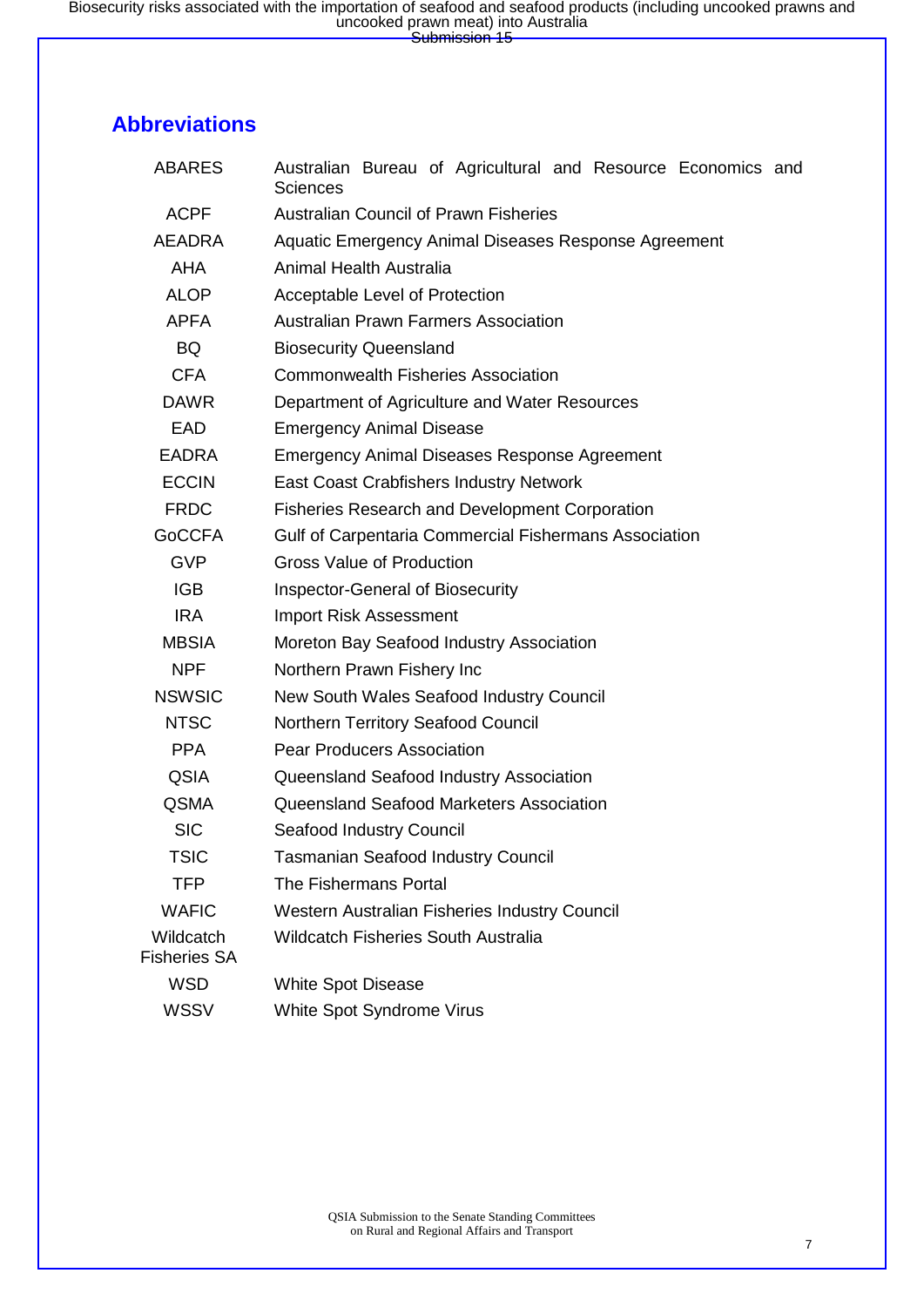### **Commercial Seafood Industry Policy Issues**

#### **Policy Issues Content Pgs**

1 The introduction of WSSV into South East Queensland is a fundamental failure of the Australian biosecurity system producing catastrophic impacts from prawn mortality on Logan River prawn farms and business disruption to wild-catch seafood produces from subsequent diseasecontainment measures. The commercial (wild catch) fishing business directly and indirectly impacted by this failure deserve compensation from the Federal Government for their department's gross mismanagement of these biosecurity risks. 10

2 Biosecurity communication processes need to improve to ensure the focus of the Australian biosecurity network is: 11

- the protection of the long-term health of the marine environment:
- the protection of the commercial seafood industry; and
- to avoid damage and disruption of domestic seafood markets.
- 3 Biosecurity arrangements at the State and Federal levels, as they relate to recreational fishing, need to impose stricter controls on the movement of seafood after a disease outbreak. 12
- 4 That the Federal Government undertake a full review of biosecurity arrangements as they relate to imported seafood product. 14
- 5 The IRA for prawns and crustacea need to be reviewed. 17
- 6 Based on the risks posed by imported, uncooked green prawn, all imported prawn products need to be cooked. 26
- 7 The export and re-importation of Australian green product to other countries should continue with safeguards in place to stop substitution and cross-contamination. 26
- 8 The wild catch sector should not sign up to an agreement against something that: 28
	- industry does not own; and
	- industry cannot see, quantify or assess.
- 9 The key issue is the risk of imported product (spreading like WSD), and the respective legislation of government that allows trade and then impacts an industry through that trade. 28
- 10 To the detriment of commercial fishers Government appears to believe 1/3 Federal, 1/3 State and 1/3 Industry funding split is a fair split of responsibility for an emergency animal disease response. This is certainly not the view of industry. 28
- 11 It is impossible for the fishing industry as a whole to develop and aquatic EADRA given the variation in species, jurisdictions and geographical spread. Discussions between national seafood industry groups and government should continue. 28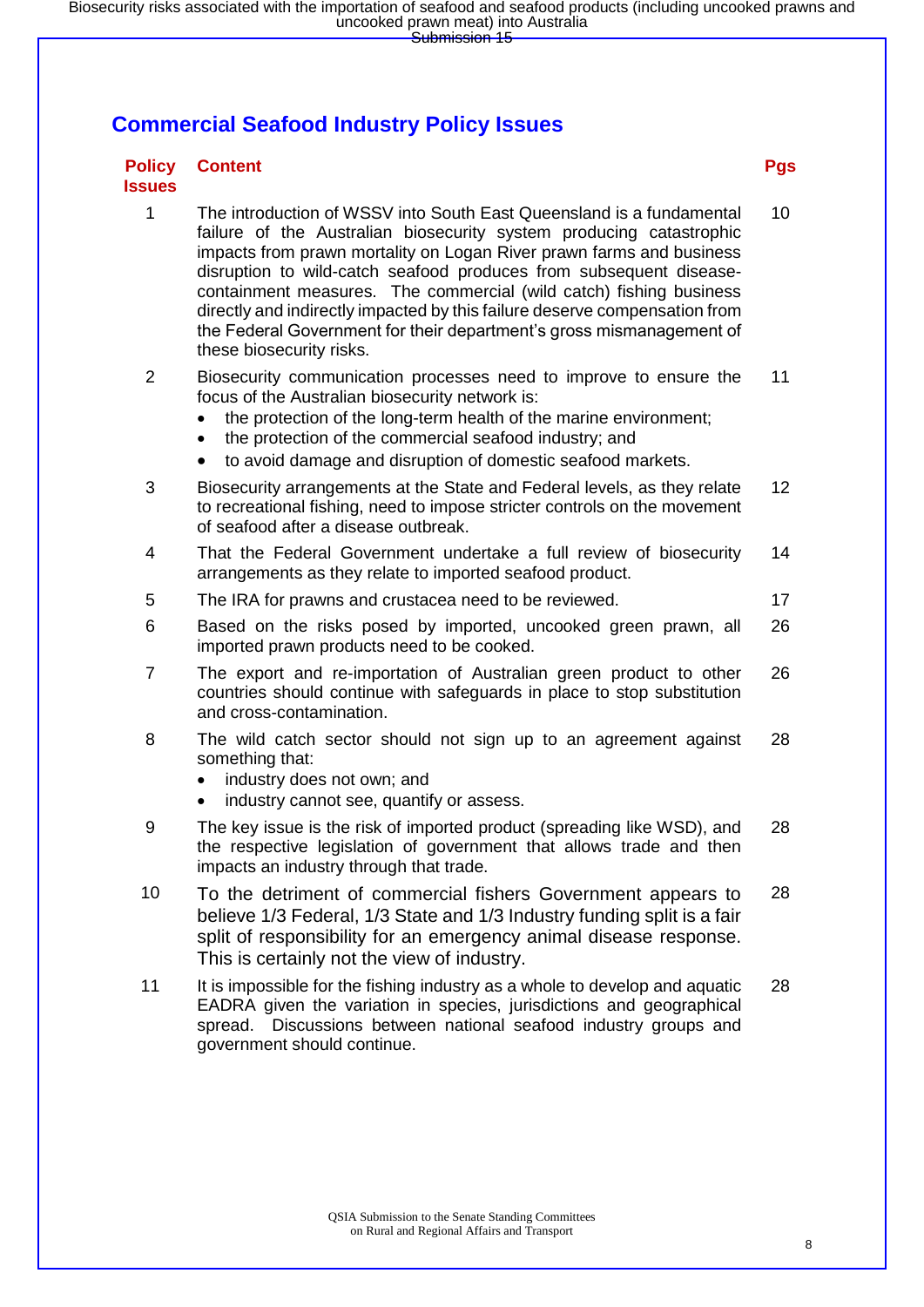### **About the Queensland Seafood Industry Association**

QSIA is the peak body for the commercial fishing industry in Queensland. The association is funded by voluntary membership fees, research projects and government grants.

QSIA provides a link between industry and the State and Federal governments, nongovernment organisations, and other industry bodies. The QSIA Board is advised by commercial fishing committees (in the crab, net, line and trawl fisheries) whose members possess decades of industry experience.

The prime responsibility of the QSIA is to facilitate and act on behalf of industry on a whole range of issues including fisheries management, marine planning, fisheries legislation and management plans, licensing and access, native title, research and development, media statements, and positive industry promotion.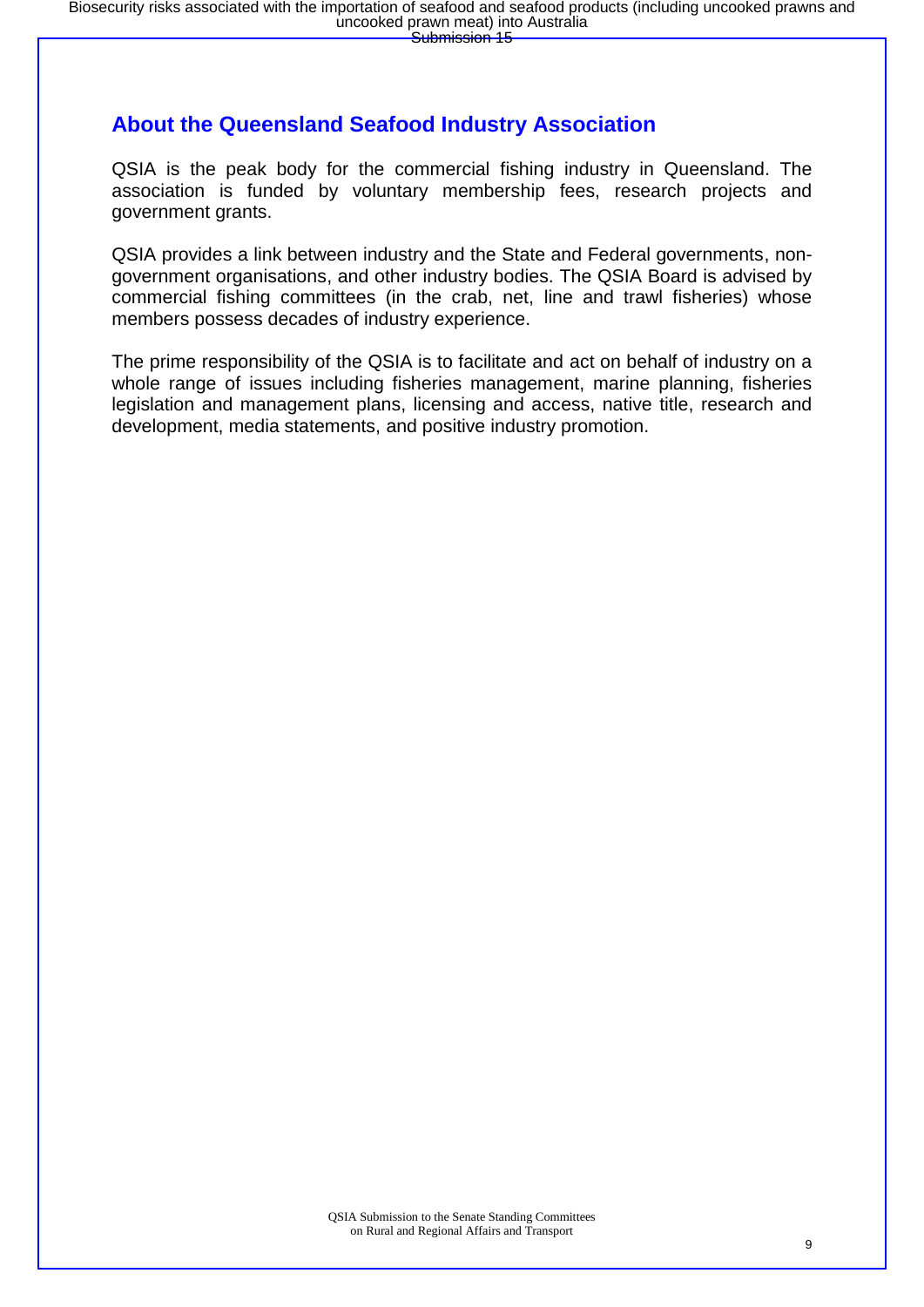### **Term of Reference A**

**Management of the emergency response and associated measures implemented to control the outbreak of white spot syndrome virus.**

#### **A.1. Communication Breakdown**

The sequence of events leading to the outbreak of WSSV and white spot disease (WSD) into the wild harvest fishery in the Logan River and later Moreton Bay seems to have been preventable. Evidence for this statement has been cited by Diggles (2017b) in a recent paper examining the disease outbreak on prawn farms in the Logan River region.

Communication between different levels of government with respect to issues like biosecurity are critical when disease incursions take place. Diggles (2017b, p.40) states that there was a breakdown of communication at the international border, noting:

In view of the situation at the international border with quarantine breakdowns involving uncooked prawn commodities, preparedness and heightened surveillance for exotic diseases could have been facilitated if Federal authorities had communicated the increased risk to state authorities.

This finding raises the following question – Why did Federal authorities delay communicating the increased risk profile for imported, uncooked prawn?

The initial movement control order in the Logan River initially impacted approximately twenty commercial seafood businesses in the beam trawl and crab fisheries. Industry's hope was that the Biosecurity Queensland (BQ) eradication processes might have contained the virus. This process was critically undermined if, as argued by Diggles (2017b, p.40) BQ were not alerted to a potential of increased risk of a virus incursion in South East Queensland. Diggles (2017b, p.40) stated:

Decisions made at the earliest stages of an incursion response may have significant impacts on the ultimate outcomes and chances of eventual eradication success. A rule of thumb may be (unless proven otherwise) to imagine or assume the worst case scenario and attempt to cater for it, while hoping for the best.

| <b>Policy</b>  | The introduction of WSSV into South East Queensland is a                 |
|----------------|--------------------------------------------------------------------------|
| <b>Issue 1</b> | fundamental failure of the Australian biosecurity system producing       |
|                | catastrophic impacts from prawn mortality on Logan River prawn           |
|                | farms and business disruption to wild-catch seafood produces from        |
|                | subsequent disease-containment measures. The commercial (wild            |
|                | catch) fishing business directly and indirectly impacted by this failure |
|                | deserve compensation from the Federal Government for their               |
|                | department's gross mismanagement of these biosecurity risks.             |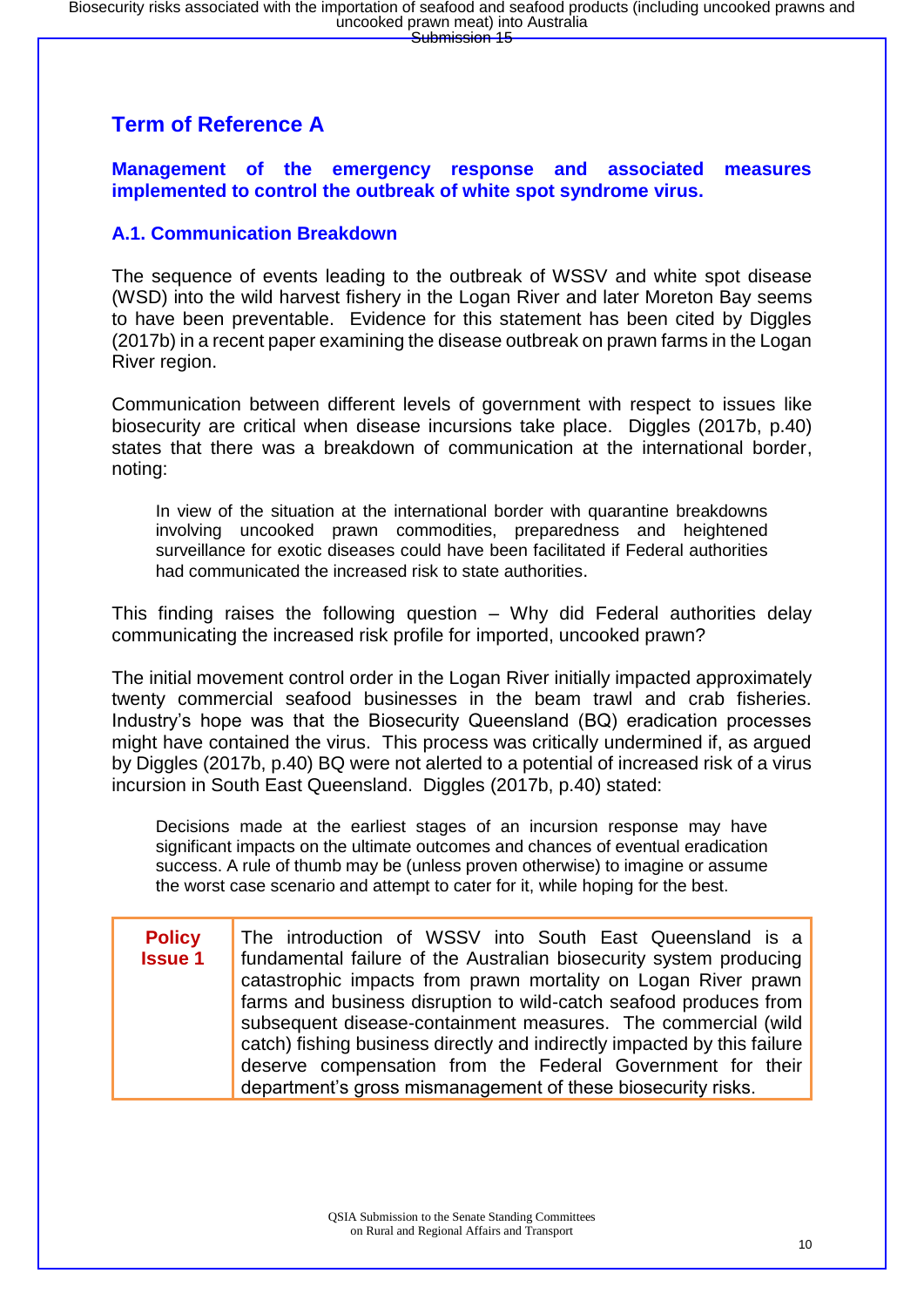| <b>Policy</b><br><b>Issue 2</b> | Biosecurity communication processes need to improve to ensure the<br>focus of the Australian biosecurity network is: |  |  |  |  |
|---------------------------------|----------------------------------------------------------------------------------------------------------------------|--|--|--|--|
|                                 | • the protection of the long-term health of the marine environment;                                                  |  |  |  |  |
|                                 | • the protection of the commercial seafood industry; and                                                             |  |  |  |  |
|                                 | • to avoid damage and disruption of domestic seafood markets.                                                        |  |  |  |  |

#### **A.2. Movement Restrictions**

QSIA remains concerned that the response from BQ was compromised by the almost unrestricted movement of recreational fishing in the initial movement control area. This is also continuing to be the case in the expanded movement control area in Moreton Bay. Diggles (2017b, p.40) noted that restricting the movement of people and animals is critical noting:

Restricting activities of people and movements of animals in the control zone surrounding affected farms is important (mentioned in relation to unrestricted movements of recreational fishers in the inlet canals for at least one week after WSSV was known to be present, and failure to erect signage advising no movements of crustaceans for more than 3 weeks). Enforcement is necessary and useful for preventing movements of potentially infected animals and materials, as well as for gathering information, as shown by the subsequent detections of recreational fishers using WSSV positive imported prawns as bait near the infected farms.

On 14 December 2016, QSIA wrote to Minister Byrne asking<sup>1</sup>, 'that there is no take of any seafood (fish, crabs or prawns) by either commercial or recreational fishers under the movement control order issued by Biosecurity Queensland'. The government more for political than policy reasons chose not to completely close down fishing activity in the Logan River closure area but could have done so.

It is clear that the State government allowed business as usual for recreational fishing groups rather than take the broader, strategic view of restricting the movement of seafood from the Logan River movement control area.

Additional correspondence was sent to Minister Byrne on 27 February 2017 again seeking action on recreational take. QSIA posed questions that are still relevant under current circumstances<sup>2</sup>:

- What is the rationale that allows recreational fishing to continue when WSD remains a risk to crustacean stocks?
- Does Department of Agriculture and Fisheries<sup>3</sup> and/or BQ have the boating and fisheries staff to monitor recreational fishers in the movement control area?
- What is the government's long-term priority continued recreational fishing or ensuring that WSD has been eliminated from the Logan River which is to the benefit of all users of the marine environment?

<sup>1</sup> Please refer to **Attachment 3**.

<sup>2</sup> Please refer to **Attachment 4**.

<sup>&</sup>lt;sup>3</sup> Oueensland fisheries management agency.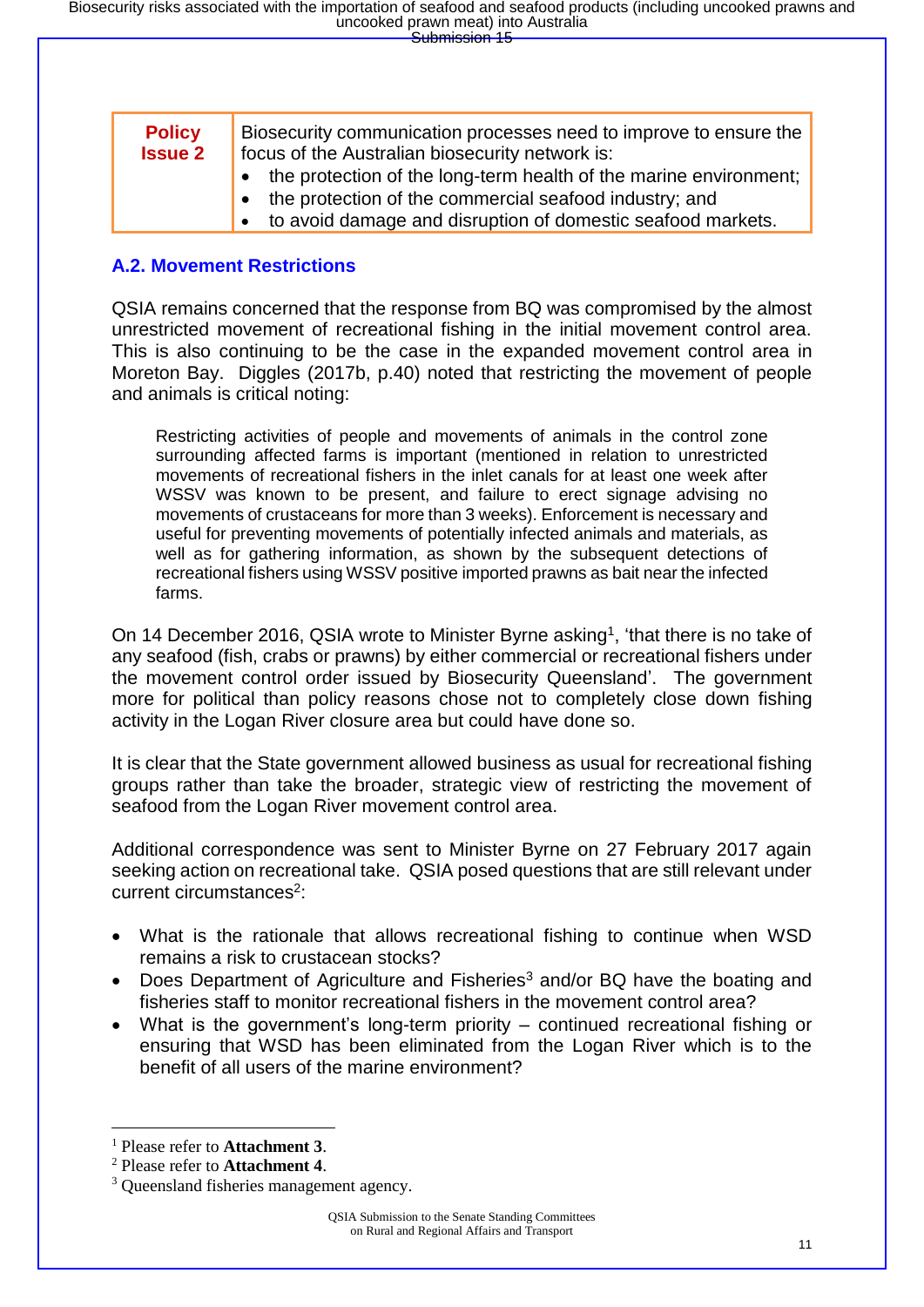| <b>Policy</b><br><b>Issue 3</b> | Biosecurity arrangements at the State and Federal levels, as they<br>relate to recreational fishing, need to impose stricter controls on the<br>movement of seafood after a disease outbreak. |
|---------------------------------|-----------------------------------------------------------------------------------------------------------------------------------------------------------------------------------------------|
|                                 |                                                                                                                                                                                               |
|                                 |                                                                                                                                                                                               |
|                                 |                                                                                                                                                                                               |
|                                 |                                                                                                                                                                                               |
|                                 |                                                                                                                                                                                               |
|                                 |                                                                                                                                                                                               |
|                                 |                                                                                                                                                                                               |
|                                 |                                                                                                                                                                                               |
|                                 |                                                                                                                                                                                               |
|                                 |                                                                                                                                                                                               |
|                                 |                                                                                                                                                                                               |
|                                 |                                                                                                                                                                                               |
|                                 |                                                                                                                                                                                               |
|                                 |                                                                                                                                                                                               |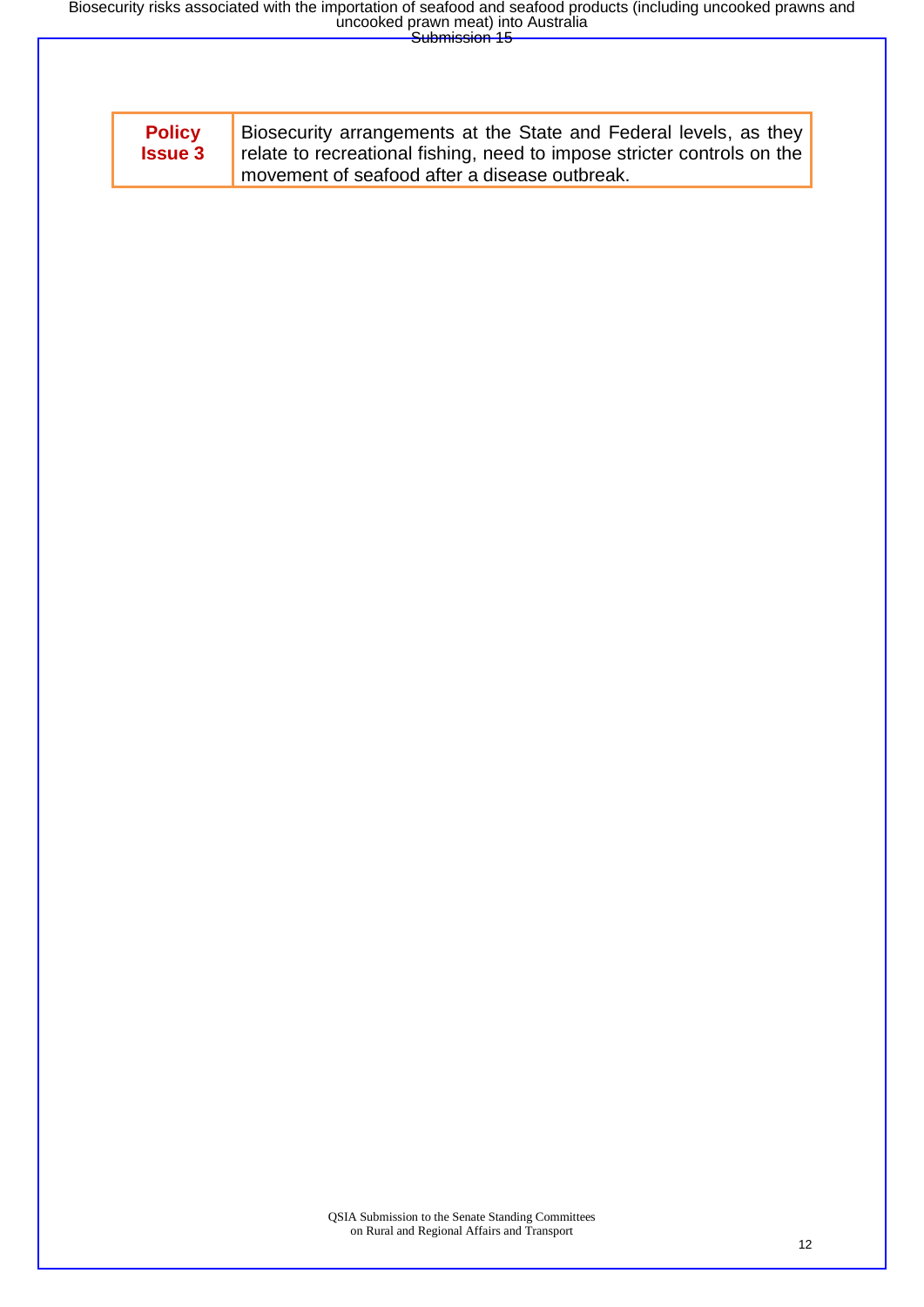### **Term of Reference B**

**The effectiveness of biosecurity controls imposed on the importation of seafood and seafood products, including, but not limited to, uncooked prawns and prawn meat into Australia, including the import risk analysis process concluded in 2009 that led to these conditions being established.**

#### **B.1. How was WSSV introduced into South East Queensland**

The origin of WSSV may never be known but there has been speculation about its source. However, this does not mean that some pathways are more likely than others to be the source of disease entering Australia. Potential sources of WSSV that have been discounted<sup>4</sup>:

The apparent absence of WSSV in crustaceans sampled from the Brisbane River to date, despite intensive sampling (DAF QLD 2017) suggests that the pathway of entry into the Logan River and/or Moreton Bay was not likely to be via introduction by ballast water discharge or biofouling of shipping at the Port of Brisbane. Nor does it appear likely that the virus was introduced via infected broodstock prawns or aquaculture feed (Diggles 2017b). The fact that WSD has never been reported in prawn farms on the Logan River prior to November 2016 suggests that WSSV was not present in the Logan River prior to when the last prawns of the 2015/16 season were harvested, which was sometime around April 2016. This suggests that sometime between April 2016 and November 2016, WSSV was introduced into the Logan River system. In the absence of prawn farming elsewhere in Moreton Bay (and its associated active and intensive disease surveillance), it is impossible to determine the timing of introduction of WSSV into other parts of northern Moreton Bay (e.g. Redcliffe, Deception Bay).

The irregular distribution of WSSV at multiple sites in the Logan River and in Moreton bay regions is consistent with multiple introductions via recreational use of imported prawns as bait and burley. Dr Diggles argued that<sup>5</sup>, 'there is a strong possibility that the disease incursions in the Logan River and Moreton Bay were caused by use of imported uncooked prawns as bait or burley by recreational anglers'.

The more disturbing element of Dr Diggle's findings are the factors he identifies including<sup>6</sup>:

Despite biosecurity protocols requiring testing of 100% of shipments of frozen green prawns imported into Australia there is evidence that WSSV-infected frozen green prawns were transiting through border quarantine resulting in >85-86% of imported green prawns sold at the retail counter at supermarkets in Australia in November/December 2016 being WSSV positive<sup>7</sup>;

<sup>4</sup> Diggles 2017b, p.7.

 $<sup>5</sup>$  Diggles 2017b, pp.7-8.</sup>

<sup>6</sup> Ibid.

<sup>7</sup> Future Fisheries Veterinary Services 2017. FRDC 2016-066 – Assessing compliance and efficacy of import conditions for uncooked prawn in relation to WSSV.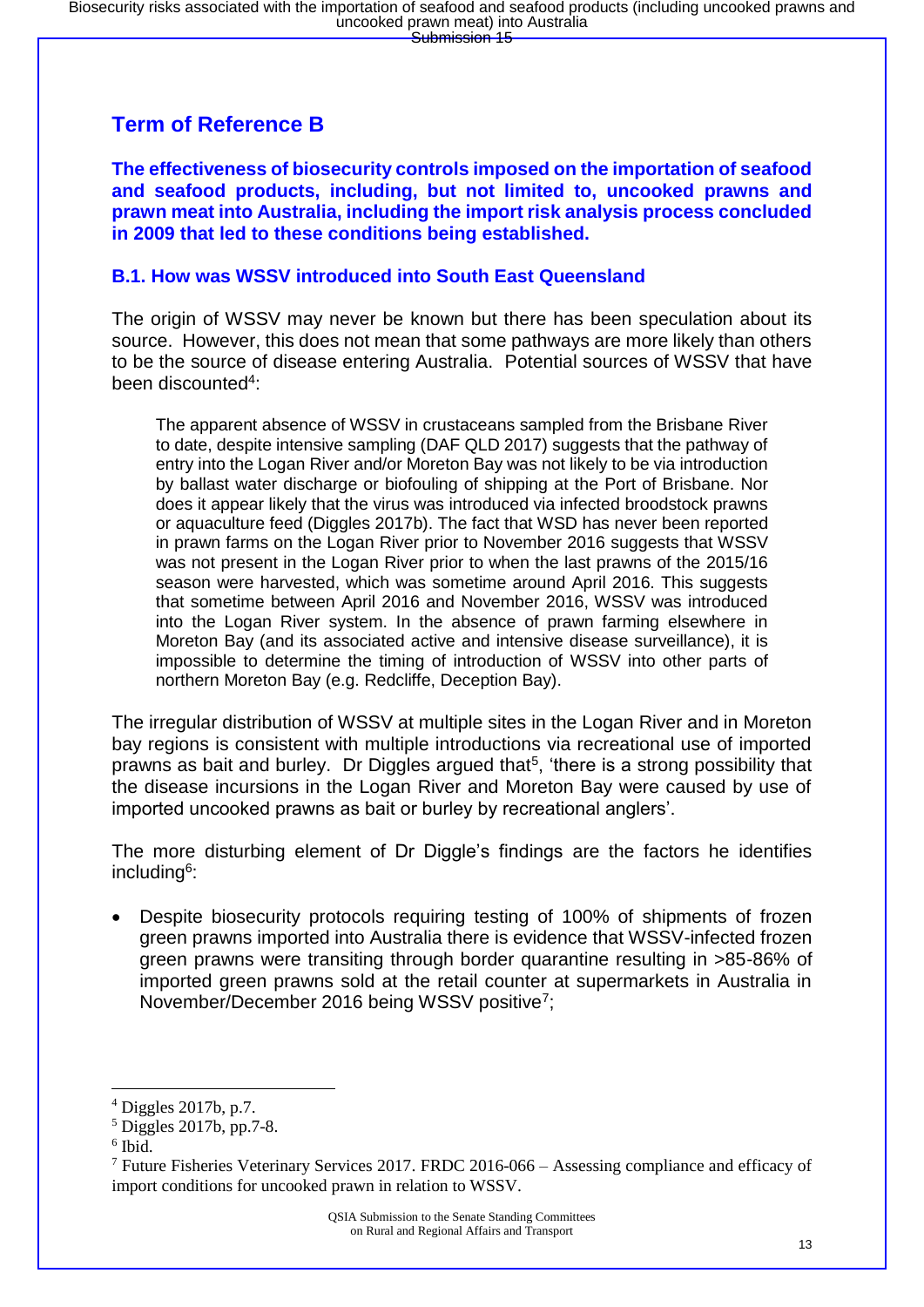- Viable WSSV has been recovered from crustacean tissues (including commodity prawns) frozen at both -20 and -70°C after months to several years storage and used to successfully infect susceptible crustaceans;
- Viral loads of between  $10^8$ -10<sup>10</sup> viral copy units/g tissue typically occur in infected imported green prawns;
- Removal of the head section does not reduce WSSV viral load on a per weight basis, as viral load in prawns is similar in either heads (49% of total virus) or tails (51% of total virus); and
- The evidence that the number of recreational anglers fishing with imported green prawns purchased as seafood from supermarkets was increasing in the early 2000s.

The use of uncooked imported prawns as bait has become a common practice amongst recreational fishers and supported by the sale of imported prawn amongst some retail supply chains. This uncontrolled activity provides a direct pathway for introduction of large quantities of WSSV into our waterways in multiple locations.

#### **B.2. The Federal Government were advised of the risks**

QSIA warned the Federal Government regarding the risk of uncooked prawns. This view was highlighted by one of the world's most pre-eminent institutions in shrimp disease research, Professor Donald V Lightner<sup>8</sup> who noted:

I view imported commodity shrimp/prawns as a significant and high risk to shrimp aquaculture, to aquatic ecosystems and to fisheries. My lab has published a number of papers to fill in knowledge gaps identified in government risk assessments. My lab and others have confirmed the frozen commodity shrimp/prawn products are anything but safe commodities. The awareness is increasing that there are direct pathways for disease introduction to wild or farmed shrimp/prawns with imported infected shrimp/prawns being used as bait or as waste from value added reprocessing of these products.

This advice was made available to the Federal Government and seems to have been ignored; the consequence of which has been the introduction of WSSV into Australia.

**Policy Issue 4** That the Federal Government undertake a full review of biosecurity arrangements as they relate to imported seafood product.

#### **B.3. Department Failure**

**.** 

Evidence provided by Ms Raelene Vivian, First Assistant Secretary<sup>9</sup>, Compliance Division of the Department of Agriculture and Water Recourses (DAWR) to the Senate Rural and Regional Affairs and Transport Legislation Committee stated that officers themselves were supposed to select cartons of prawns to sample and in some cases, they were being handed the carton:

<sup>8</sup> QSIA correspondence to Animal Biosecurity Secretariat, Biosecurity Australia, 19 February 2007, pg.2, please refer to **Attachment 5**.

<sup>9</sup> Hansard 28 February 2017, p.128, Senate Rural and Regional Affairs and Transport Legislation Committee.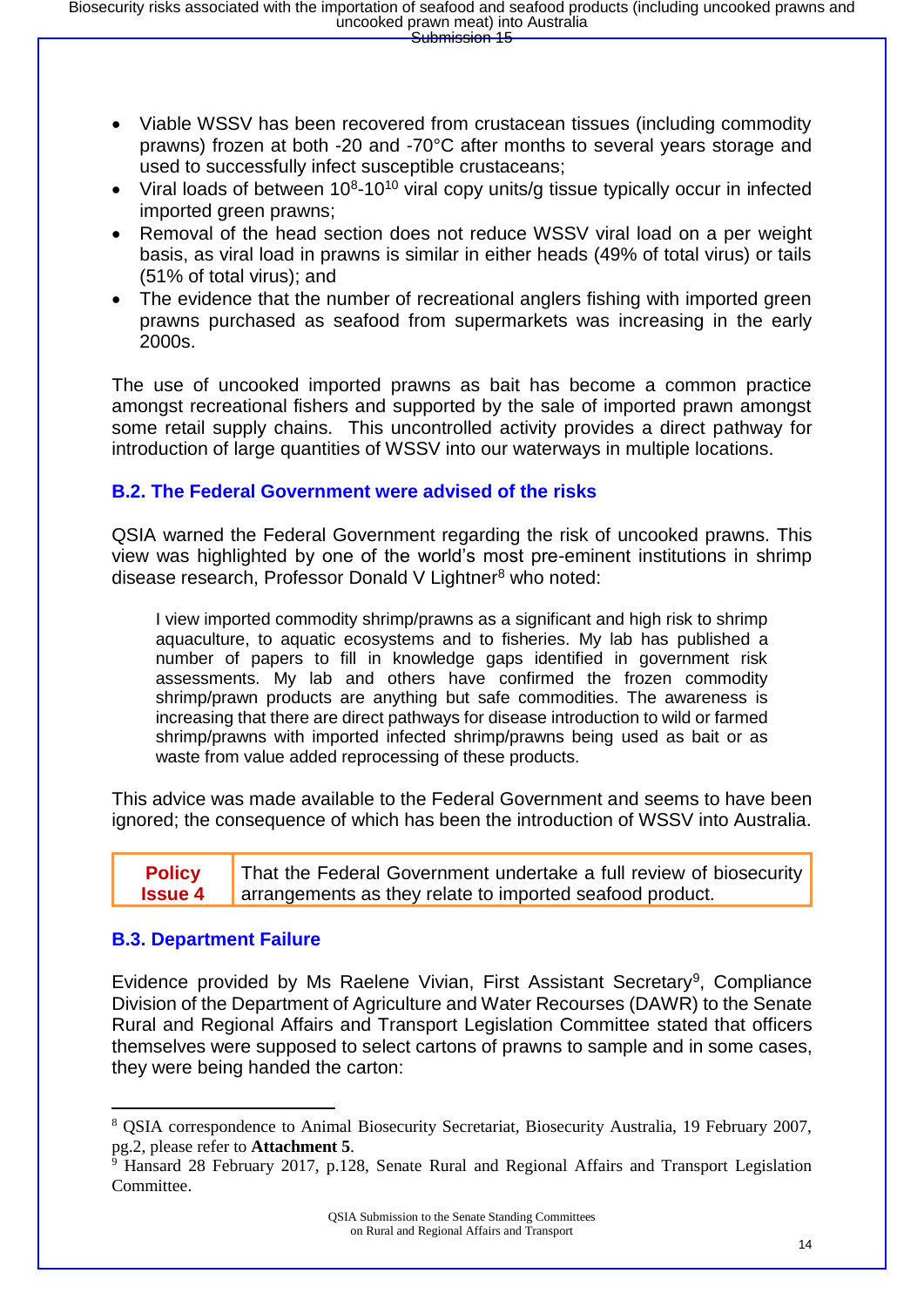**Ms Vivian:** We certainly looked at what our officers were doing, along with what the importer and the suppliers were doing. What I would say is out of the investigation we did discover early on that some of our officers were not following their work procedures. I am not going to the integrity of the officer. What we discovered at times is when they turned up to the premises where the frozen prawns were being held their instructions were to go in and select the sample but we discovered in some cases they were being handed the sample.

Ms Vivian's response clearly states that some importers engaged in illegal conduct which should have triggered more questions around:

- How often (over how many years) was sample substitution taking place?
- What were the implications for border control?
- Was the behaviour typical of import businesses or a symptom of a few rogue import businesses?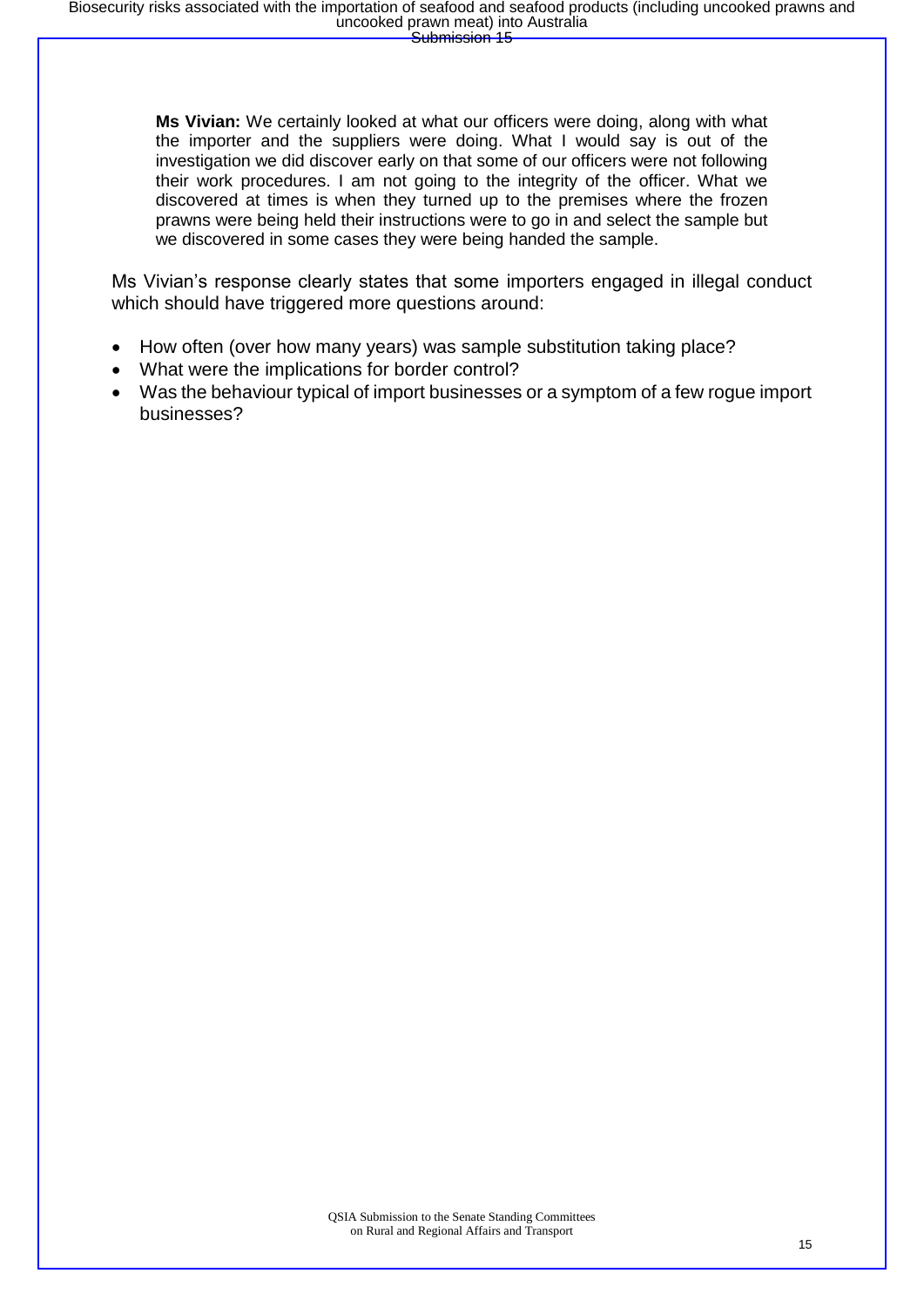### **Term of Reference C**

**The adequacy of Commonwealth resourcing of biosecurity measures including Import Risk Assessments.**

#### **C.1. Seafood risk profile unacceptably high**

The Commonwealth's use of a testing program for imported uncooked prawns has posed a higher risk for the Australian wild catch sector requiring greater enforcement in terms of biosecurity at the international border and post-border<sup>10</sup>.

Figure 1.

Quantities of uncooked prawns imported between 2001-2016



Source: FRDC 2017<sup>11</sup>.

With the increase in uncooked prawn imports as highlighted by the Fisheries Research and Development Corporation (FRDC) data highlighted in Figure 1, did the Commonwealth ensure that tests were updated during the increase in the volume of trade in uncooked prawns?

#### **C.2. Import Risk Assessments**

QSIA supports the view of the Australian Council of Prawn Fisheries (ACPF) that the IRA is inadequate. The ACPF noted the following deficiencies<sup>12</sup>:

- The IRA was functionally insufficient to control the biosecurity risk.
- Sanitary processes (testing) were prone to human failure/abuse and not properly implemented at each step equating to a significant biosecurity breach exceeding the Acceptable Level of Protection (ALOP).

**.** 

 $10$  Diggles 2017a, pg.12.

<sup>11</sup> FRDC (2017). Australian Seafood Trade Database. [http://frdc.com.au/trade/Pages/Crustacean-](http://frdc.com.au/trade/Pages/Crustacean-Full.aspx)[Full.aspx](http://frdc.com.au/trade/Pages/Crustacean-Full.aspx)

 $12$  ACPF 2017, pg.4.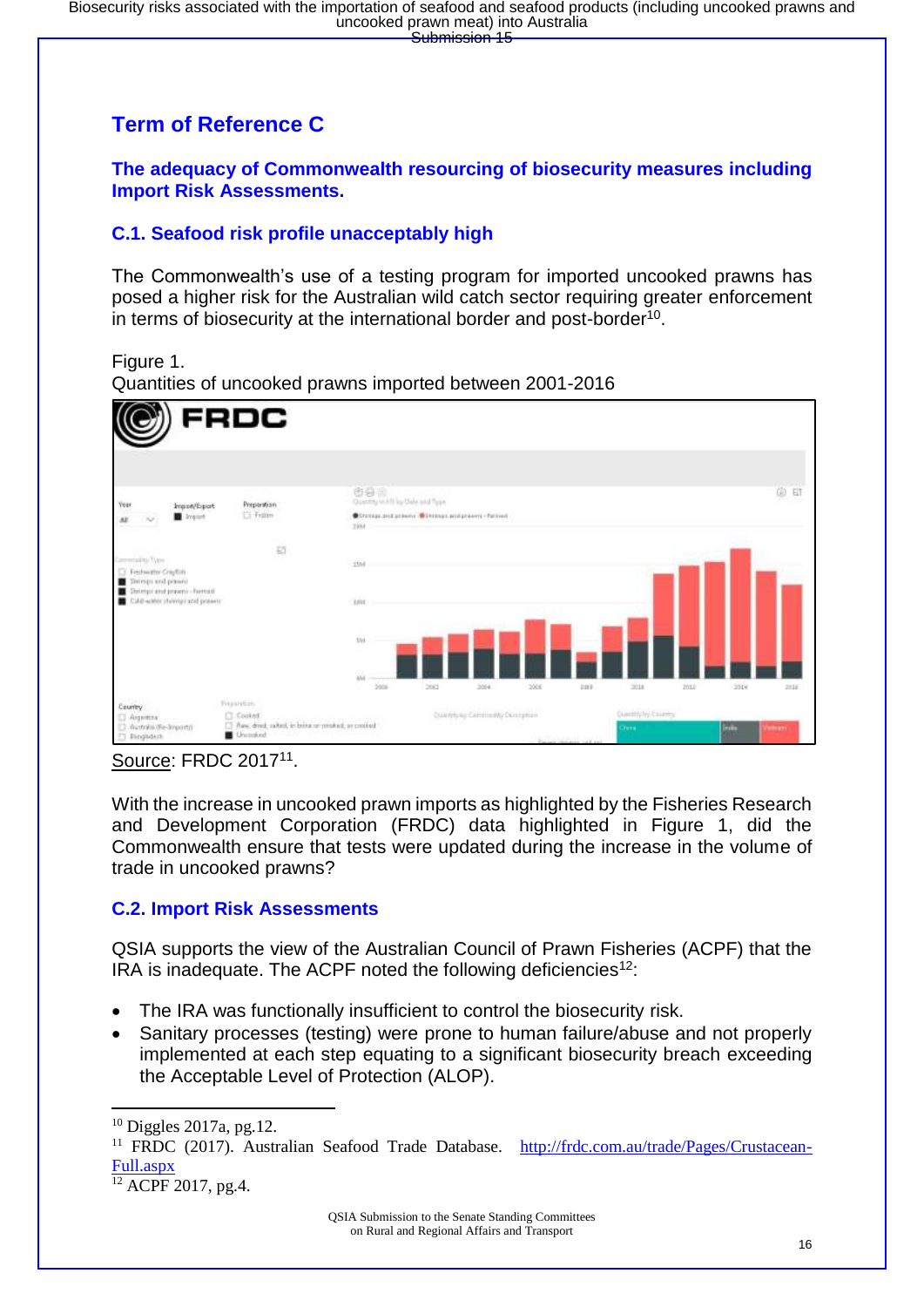- Did not contain prescribed post-border controls as are practiced for other commodities.
- Allowed high risk uncooked prawns entry into a disease free environment via more than one pathway for an unknown period of time.

QSIA also supports the idea that the failure of the IRA is a result of a combination of process, policy and resourcing weaknesses that need to be addressed<sup>13</sup>. This failure has led to varying financial impacts to almost 300 commercial fishing businesses in Moreton Bay.

From a policy perspective, it seems the facilitation of trade has trumped the protection of Australian commercial fisheries. Helen Jenkins, Executive Officer, Australian Prawn Farmers Association (APFA) stated that the IRA has failed the Australian seafood industry by stating<sup>14</sup>:

Back in 2009 when the prawn import risk analysis was finalised, APFA lobbied against what industry perceived to be a flawed assessment and disagreed with the methodology and science used to justify the IRA as weak and an ineffective tool, allowing the facilitation of trade rather than the protection of Australia and its industries from a disease incursion. APFA highlighted that the biggest disease risk pathway for an Australian incursion then was from green imported prawns easily purchased at retailers and used as bait by recreational fishers.

| <b>Issue 5</b> | <b>Policy</b><br>The IRA for prawns and crustacea need to be reviewed. |
|----------------|------------------------------------------------------------------------|
|----------------|------------------------------------------------------------------------|

1

<sup>13</sup> ACPF 2017, pg.8.

<sup>&</sup>lt;sup>14</sup> APFA 2017, pg.1.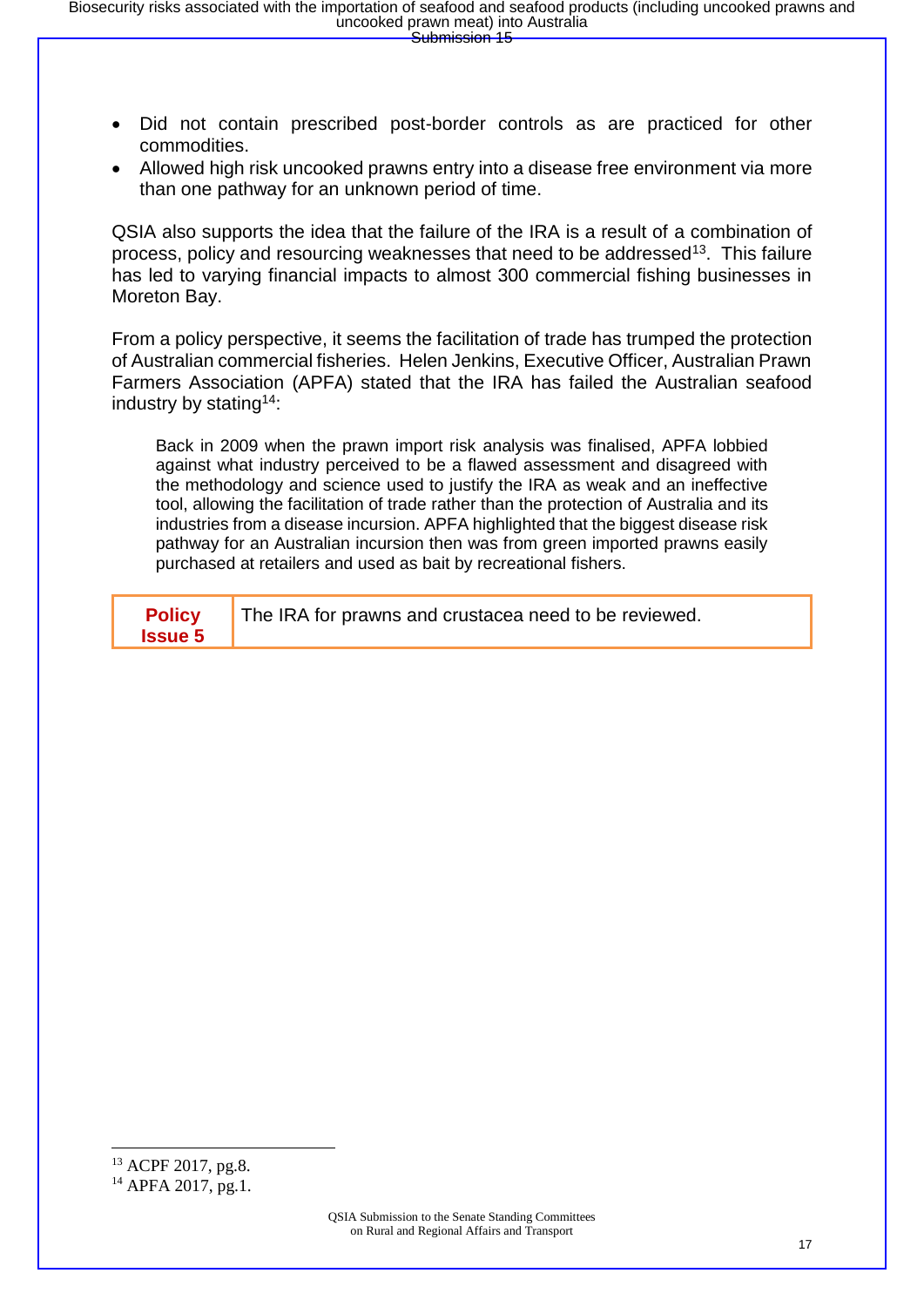### **Term of Reference D**

**The effectiveness of post-entry surveillance measures and "end use" import conditions for seafood products including, but not limited to, uncooked prawns and uncooked prawn meat into Australia, since the import conditions implemented in 2010 were put into place.**

The post-entry surveillance of imported product is sub-standard and is part of the overall failure of the biosecurity system as it relates to<sup>15</sup>:

#### *Supermarkets source of WSSV positive imported prawns*

• Despite biosecurity protocols requiring testing of 100% of shipments of frozen green prawns imported into Australia, WSSV-infected frozen green prawns were transiting through border quarantine resulting in >50-73.6% of imported green prawns sold at the retail counter at supermarkets in Australia in November/December 2016 being WSSV positive.

#### *Limited testing increased risk of WSSV entering wild caught fisheries*

There was no testing required for other risky products like marinated or breaded prawns or soft shelled crabs, all of which have similar risks of containing viable WSSV given the large host range of the virus, which affects all decapod crustaceans.

#### *Underestimation of risk*

• Federal biosecurity authorities have not only underestimated risk and failed to deliver an effective testing program, they also have no control over end use once these risky products clear quarantine and/or are sold by retail stores.

#### *Imported product commonly used as bait and burley*

It is well known that recreational anglers commonly use supermarket bought seafood (including prawns) for bait and burley.

#### *Limited to no education of recreational anglers of risk*

• Anglers assume that whatever is sold in supermarkets is safe to eat and use however they see fit, and the activity of using imported seafood as bait is not illegal.

<sup>15</sup> Diggles 2017a, pp.13-14.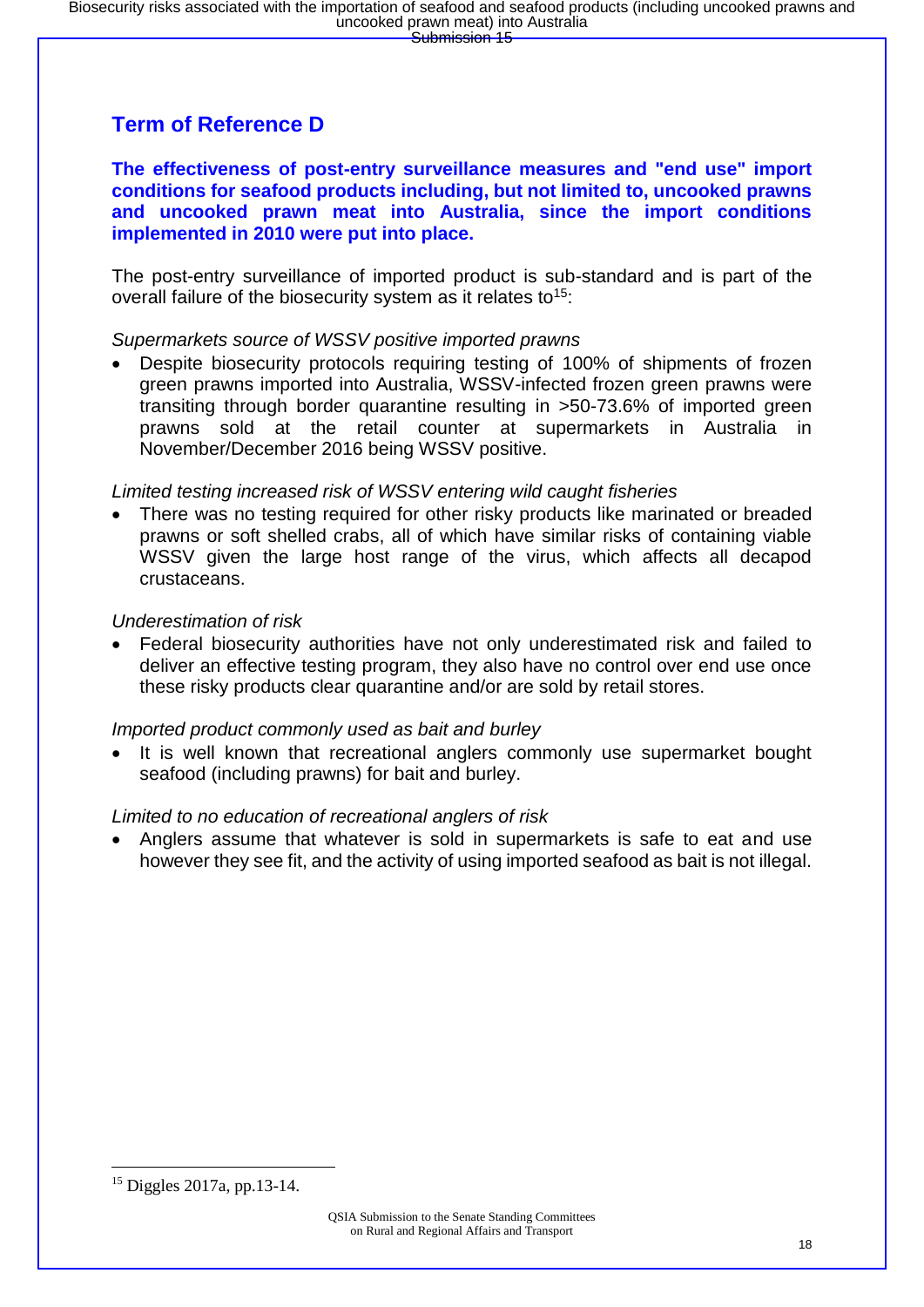## **Term of Reference E**

**The impact of the outbreak on Australia's wild and farm prawn sectors.**

### **E.1. WSD Outbreak Timing**

Since the first positive recording of the disease in early December 2016, the outbreak has had a direct financial and economic impact on prawn farms and wild fishers (prawn and crab fishers only) in the Logan River Region and southern Moreton Bay. The outbreak occurred at a time when farmers and fishers were nearing their 2016-17 seasonal productivity peak, with expectations to service the forthcoming summer's seafood demand at optimum prices.





White Spot Disease Response: Movement Control Area

Source: DAF 2017.

QSIA Submission to the Senate Standing Committees on Rural and Regional Affairs and Transport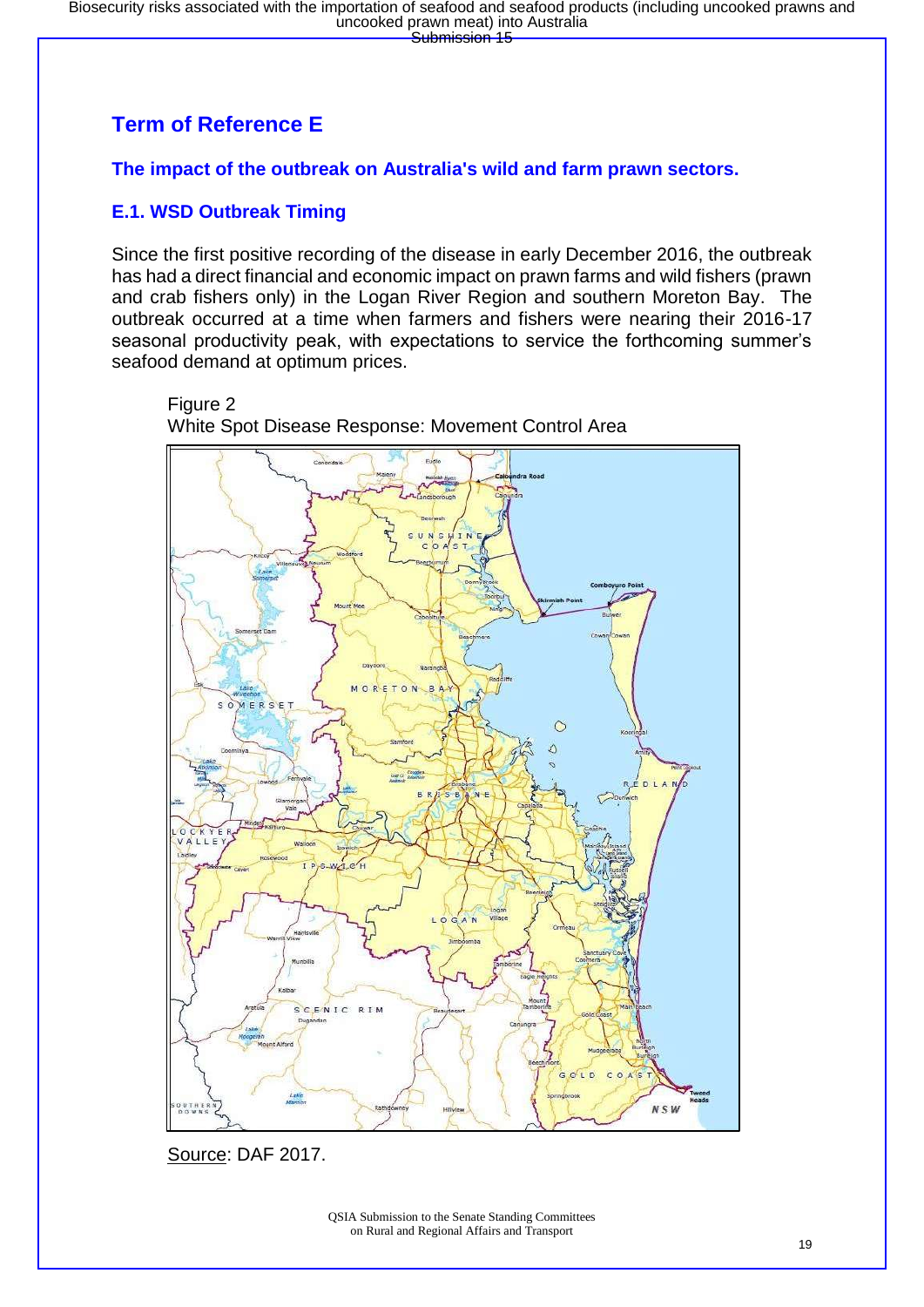#### **E.2. Regional Financial and Economic Scale**

The Logan Region is a significant contributor to national crustacean seafood supply and the initial movement control order has led to financial impacts on Logan River beam trawl and crab fishers.

The emergence of WSD continues to create complex social and economic impacts on farmers, fishers, their communities and supply chain partners. This complexity drives financial impacts, direct and indirect that are still evolving. The seafood product supply chains from the region are:

- Wild Catch Prawns: ~30 tonnes of wild catch prawns are harvested annually from the Logan River and related estuary in the southern Moreton Bay. The main species (Banana, Bay, Greasyback, and School Prawns) are harvested by beam trawling at a landed value of \$250,000 per year. This harvest serves regional fresh seafood markets (~15%), and recreational and commercial fishing bait markets  $(-85\%)$ .
- Wild Catch Crabs: ~200 tonnes of wild catch crabs are harvested annually from the Logan River and related estuary in the southern Moreton Bay. The main species (Mud, and Blue swimmer crabs) are harvested with an aggregate live landed value of \$2-3 million, subject to seasonal market conditions in the main fresh seafood markets of Brisbane and Sydney.

Logan River region commercial fishers schedule their live and fresh seafood harvests to meet peak summer consumer demand. All wild crabbers target the three festival periods when Australians increasingly seek out seafood – Christmas, Chinese New Year, and Easter.

Commercial fishing enterprises must now face difficult facts about today's financial position, as well as complex strategic choices to optimise tomorrow's investment returns. At the date of this report WSD decontamination measures on farms are complete, but WSD eradication and "disease free status" are remote aspirations.

Determining the extent of the WSD virus's distribution across the regional inshore wild fishery is still a work in progress. If the disease is not proven to be eradicated in two years, the regulatory and financial imposts of control and containment of the disease are very onerous for Moreton Bay fishers, and ultimately for crustacean producers across Australia.

Precise financial impacts are still plaguing commercial fishers. Commercial fishing businesses are often mixed family enterprises. Some commercial fishers also have operational interests in multiple harvest licences, or are part-time employees in a separate local industry.

#### **E.3. Wild Fishery Enterprise Impacts**

The Table 1 summarises the already impacted (i.e. Logan Region) and the "at risk" wild fisheries elsewhere in the bay and Brisbane River, by species, harvest volume (#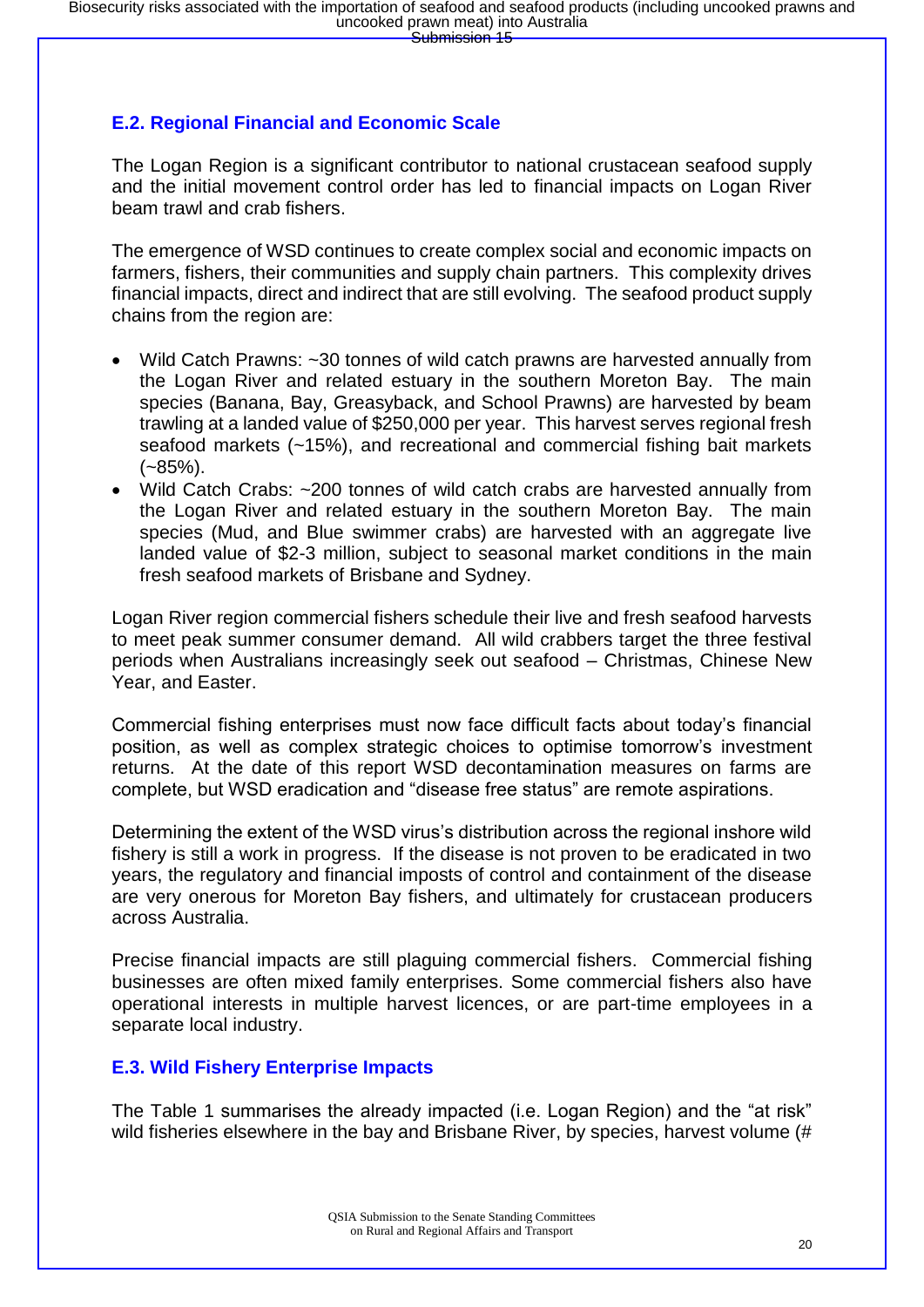or kg) and gross value of production (GVP)<sup>16</sup>. The data is drawn from the Queensland Department of Agriculture and Fisheries, and presents average volumes and values over the last three years.

The data indicates that the total commercial wild fishery gross value of production ("impacted" and "at risk") across the whole extended control zone is in the order of \$20.5 million per annum.

Table 1.

Estimated GVP at risk in Moreton Bay due to WSD

| <b>Fishery</b>                         | # Active<br><b>licences</b> | <b>Catch</b>    | <b>GVP</b>   | <b>Market</b><br>price \$/unit       | <b>Format</b>                                      |  |
|----------------------------------------|-----------------------------|-----------------|--------------|--------------------------------------|----------------------------------------------------|--|
| <b>Beachworm</b>                       | 17                          | $231,059$ (*)   | \$346,589    | \$1.50                               | Green                                              |  |
| <b>Bloodworm</b>                       | 24                          | $314,561$ (*)   | \$471,842    | \$1.50                               | Green                                              |  |
| Yabby                                  | 14                          | $1,024,622$ (*) | \$133,201    | \$0.13                               | Green                                              |  |
| Mud Crab                               | 72                          | 148,000 (kg)    | \$2,960,000  | \$20                                 | Green                                              |  |
| <b>Blue Swimmer</b><br>Crab            | 68                          | 246,000 (kg)    | \$2,460,000  | \$10                                 | Cooked + Green                                     |  |
| Otter Trawl**                          | 73                          | 774,530 (kg)    | \$13,167,010 | \$17                                 | Cooked 80%<br>(mostly for<br>human<br>consumption) |  |
| Beam Trawl***                          | 23                          | 181,757 (kg)    | \$908,785    | Green 80%<br>\$5<br>(mostly to bait) |                                                    |  |
| <b>Estimated</b><br><b>GVP at risk</b> |                             |                 | \$20,447,426 |                                      |                                                    |  |

Notes: \* Number of Beachworms, Bloodworms and Yabbies. \*\* Otter trawl target Banana, Tiger, Bay, Eastern King and Endeavour prawns. \*\*\* Beam Trawl target Greasy Back, Bay, Banana and School prawns.

Source: Department of Agriculture and Fisheries – Fisheries Statistics.

#### **E.4. Commercial Seafood Industry Structure**

The introduction of WSD has required changes to how commercial fishers interact with the seafood supply chain. Figure 3 provides a basic overview of the connections between the commercial fishers in Moreton Bay and other businesses across the Australian seafood supply chains.

**<sup>.</sup>** <sup>16</sup> The GVP is calculated by multiplying the weight of production by the landed unit value. The landed unit value is defined as the beach price for fish species caught in wild-catch fisheries and the farmgate price for fisheries and aquaculture products produced in aquaculture establishments. These prices broadly reflect the unit prices that fishers receive for their catch or that aquaculture farmers receive for their production. The unit landed value does not include any margins associated with the marketing (including freight) and services added when fisheries and aquaculture production are processed and onsold. The use of landed value (beach price) in deriving GVP common across jurisdictions. This definition of GVP was sourced from the Australian fisheries and Aquaculture Statistics 2016, pg.14.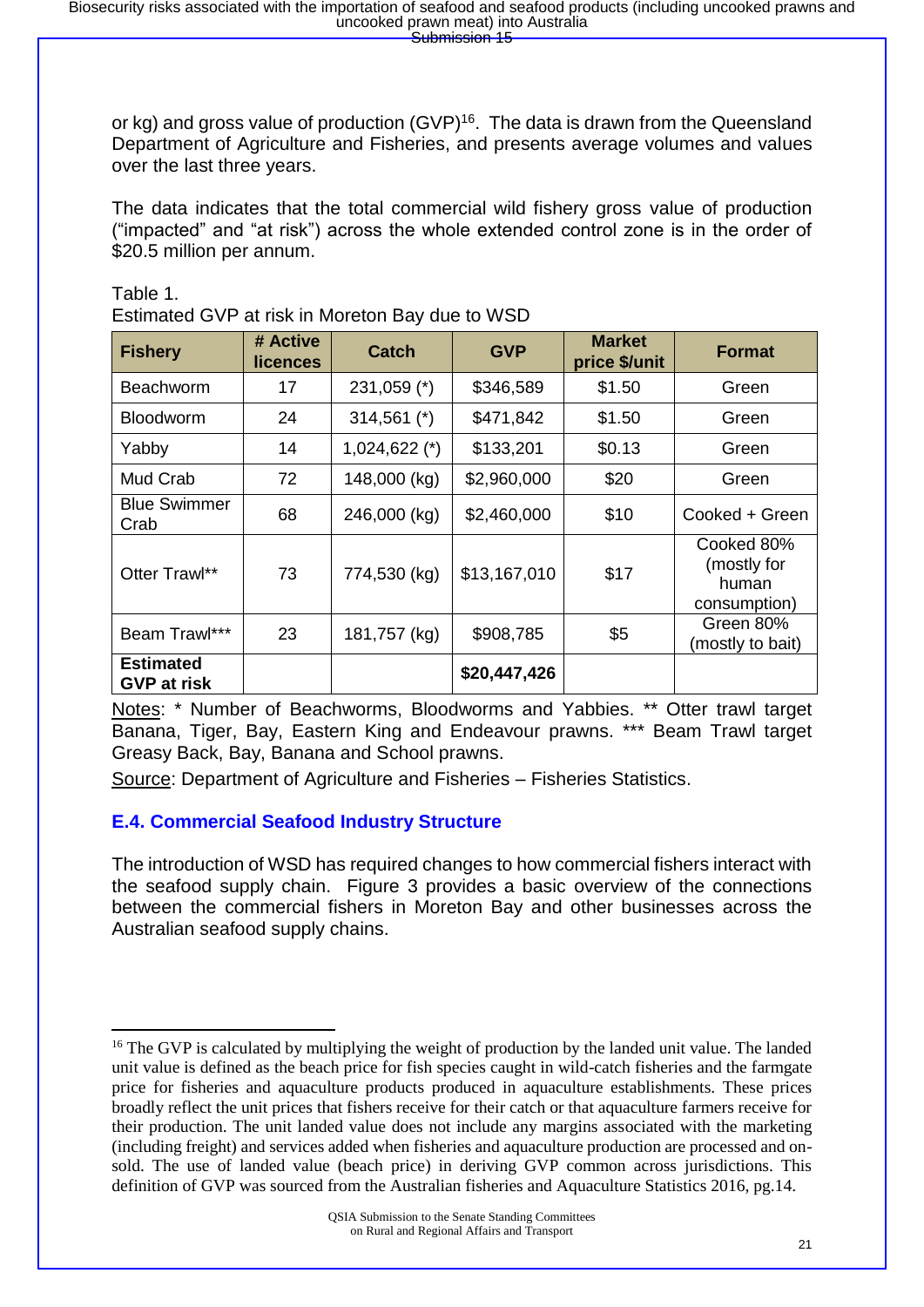



Source: Adapted from "Australian Seafood Market Structure" market conceptualisations developed by Ruello 2008 and Spencer and Kneebone 2007.

The economic activity generated by the commercial seafood sector has been addressed in the main body of this submission. It is important to reinforce this message; at each node of commercial activity depicted in Figure 3 there is an income stream generated.

#### **E.5. Financial Impacts**

The December 2016 discovery of WSD resulted in immediate closure of Logan River and estuary waters to commercial crustacean (prawn and crab) fishers. Independent and confidential consultation with all individual fishers and families has commenced.

Operational and financial data is now being gathered from fishers, their accountants, state agencies that hold and manage confidential log book data, supply chain partners, and local input and service companies. Detailed estimates of direct financial costs and broader economic impacts are not yet available, and are expected to be clarified between May and June 2017.

For licensed commercial inshore trawl and crab fishers in the Logan River and Moreton Bay region WSD has resulted in the following operational and industry impacts:

- Elimination of green markets amongst seafood retailers, wholesalers, fish markets, cooperatives and food service industry.
- The closure of bait supply, wholesale and related supply chain enterprises and related forward commitments.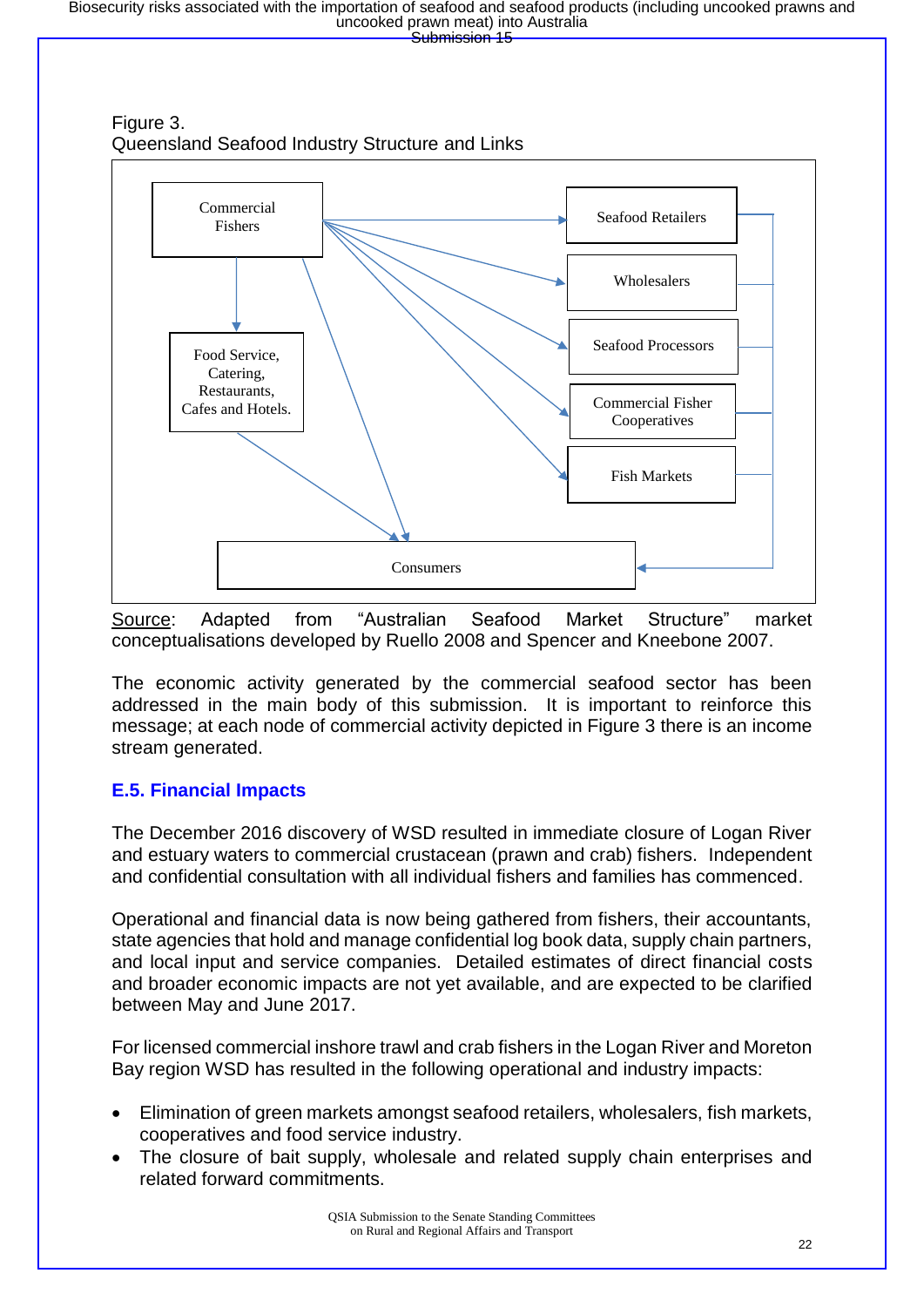- The standing down and idle mooring of some vessels and equipment.
- The movement of their effort (i.e. vessel, equipment, captains and deck hands, infrastructure, fishery access rights) to another part of Moreton Bay, the Brisbane River or elsewhere. These new fishery locations and costs (e.g. mooring and infrastructure access costs, extra fuel and on-water man-hours) are now being mapped and financial impacts estimated.
- Additional costs incurred to chlorinate vessels, freezers, wholesale facilities, and equipment at the request of biosecurity regulators.
- The decision by fishery families to bring forward retirement from the industry, and early sale or disposal of vessels and fishing rights and equipment.
- Loss and destruction of all bait prawn inventory by retail and wholesale businesses.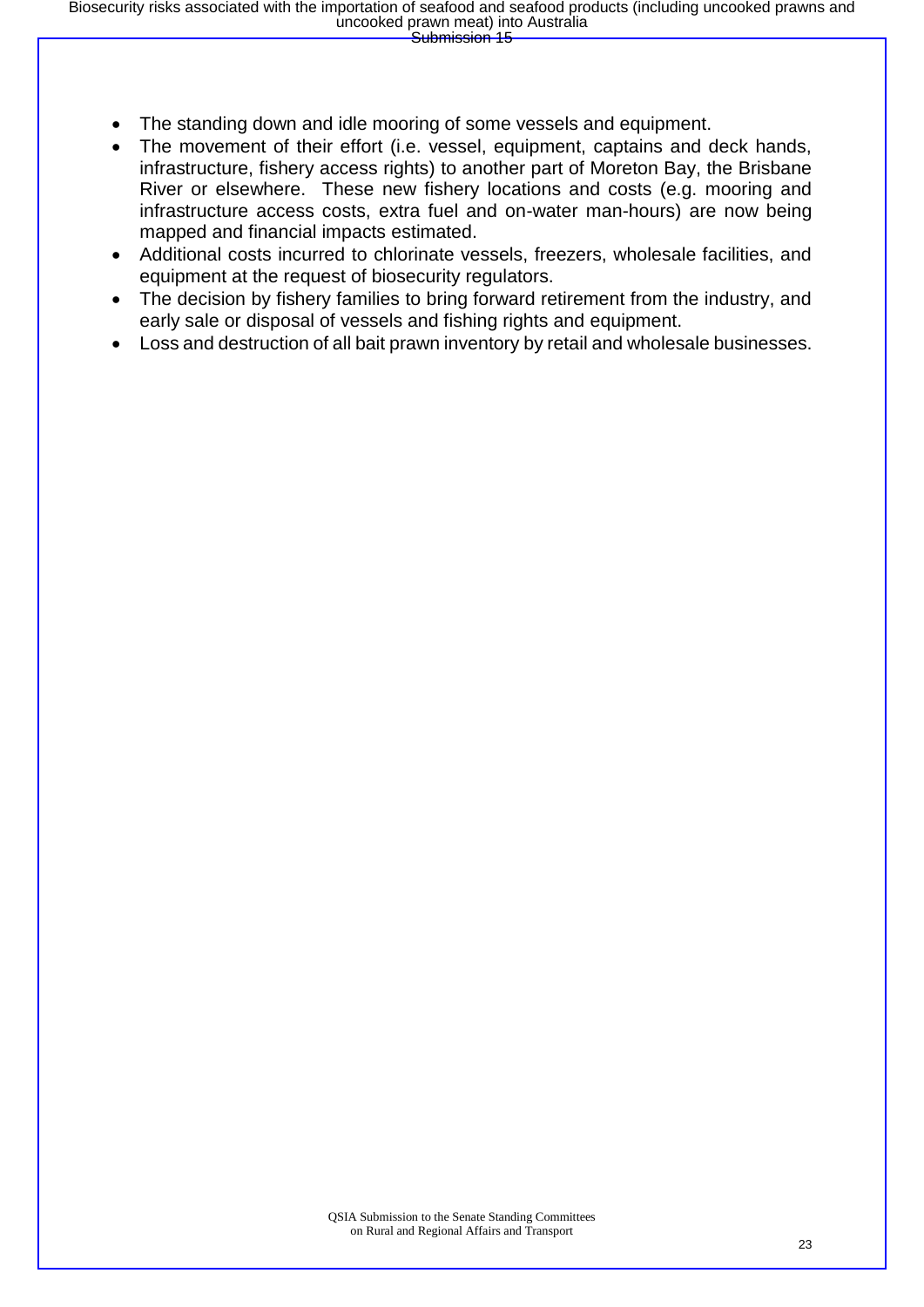### **Term of Reference F**

#### **The economic impact on Australian wholesalers and retailers.**

QSIA cannot provide definitive comment on the impacts of WSD on retail and wholesale seafood businesses.

The QSMA has indicated it will provide its own submission to the inquiry and will add another dimension to the impacts of WSD.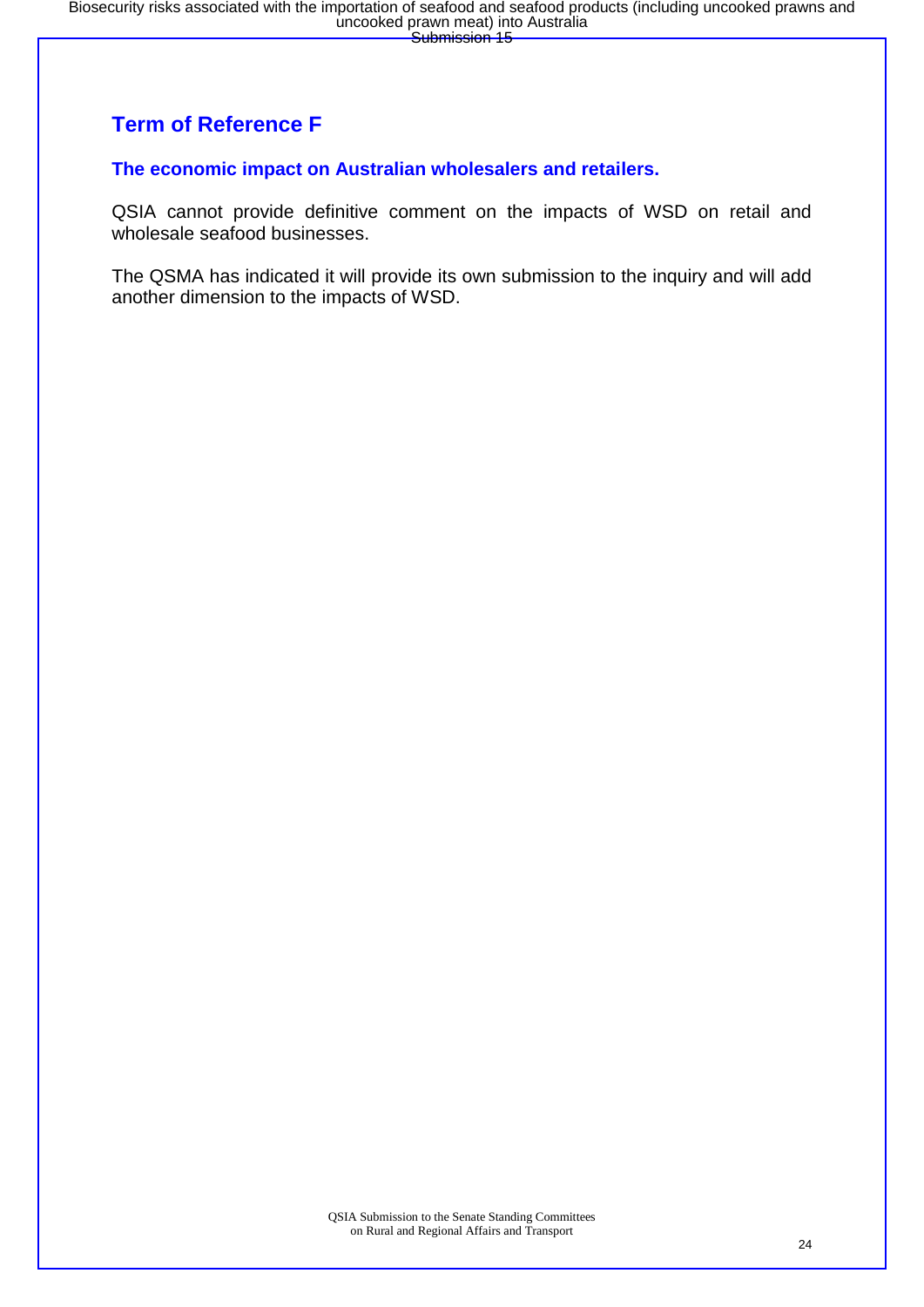### **Term of Reference G**

**Domestic and foreign trade implications for Australian industries resulting from the suspension of importation of seafood and seafood products, including, but not limited to, uncooked prawns and uncooked prawn meat in Australia.**

#### **G.1. Domestic Trade Implications**

Once WSSV was introduced into South East Queensland other States (e.g. Western Australia), moved to protect themselves by implementing controls on movements of uncooked crustaceans and other WSSV carriers from the area to try to prevent WSSV incursions into their own waters<sup>17</sup>.

The Department of Fisheries Western Australia noted<sup>18</sup>, 'unless tested and certified free of WSD, none of these products from the wild, farmed or processed in Queensland can be imported into Western Australia for human consumption or bait'. This reaction eliminates the live market trade from Queensland prawns and crabs. Under the *Animal Diseases and Animal Pests (Emergency Outbreaks) Act 1991* the New South Wales Government places restriction on the importation into New South Wales of any uncooked decapod crustaceans or polychaete worms.

It is understandable that any state would move to protect their crustacean fisheries as the national crustacean fisheries GVP are valued at over \$991 million.

|                    | <b>Prawn</b><br>\$m\$ | <b>Rock Lobster</b><br>and Lobster<br>(\$m) | <b>Crabs</b><br>\$m\$    | <b>Other</b><br><b>Crustaceans</b><br>\$m\$ |
|--------------------|-----------------------|---------------------------------------------|--------------------------|---------------------------------------------|
| <b>NSW</b>         | 19.0                  | 12.0                                        | -                        | 9.0                                         |
| <b>VIC</b>         | ۰                     | 24.0                                        |                          | 5.0                                         |
| <b>QLD</b>         | 63.0                  | $\blacksquare$                              | 29.0                     | 18.0                                        |
| <b>SA</b>          | 36.0                  | 125.0                                       | $\overline{\phantom{a}}$ | 15.0                                        |
| <b>WA</b>          | 37.0                  | 386.0                                       | -                        | 7.0                                         |
| <b>TAS</b>         | -                     | 89.0                                        |                          | 5.0                                         |
| <b>NT</b>          |                       | -                                           | 5.0                      | 0.2                                         |
| Commonwealth       | 107.0                 |                                             | $\blacksquare$           |                                             |
| Totals             | 262.0                 | 636.0                                       | 34.0                     | 59.2                                        |
| <b>Grand Total</b> |                       | 991.2                                       |                          |                                             |

#### Table 2.

Wild-caught species by GVP in 2015

Source: Current Australian fisheries and aquaculture statistics<sup>19</sup>.

<sup>&</sup>lt;sup>17</sup> Department of Fisheries Western Australia 2017 noted: 'We are moving quickly to reduce the risk of the virus spreading here, by restricting the import of all live or uncooked prawns, or parts of prawns and polychaete worms, from Queensland'.

 $18$  Ibid.

<sup>19</sup> DAWR and ABARES 2016, pgs. 26, 30, 33, 37, 41, 44, 48 and 50.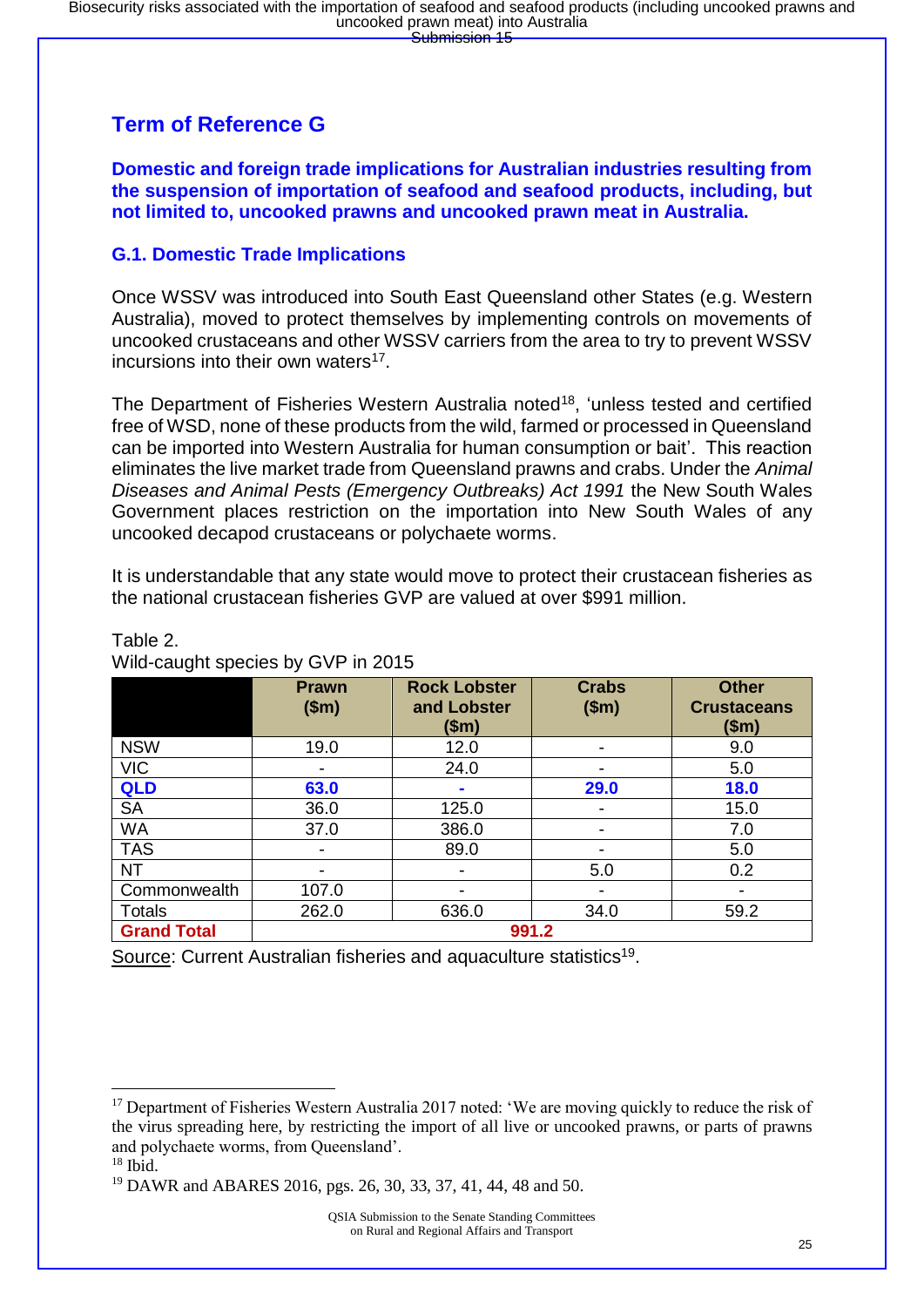### **Term of Reference H**

#### **Matters to be satisfied in the management of biosecurity risk before imports of seafood and seafood products, including, but not limited to, uncooked prawns and uncooked prawn meat into Australia could recommence.**

The damage to the failure of the biosecurity system as it relates to uncooked, green prawn imports is that there is no acceptance of uncooked domestic product from the WSSV movement control area. QSIA made this point in its submission to the Inspector-General of Biosecurity's (IGB) review of the circumstances leading to the 2017 suspension of uncooked prawn imports into Australia and the biosecurity considerations relevant to future trade in uncooked prawns.

QSIA made the following statements in its submission to the IGB review<sup>20</sup>:

- QSIA does not oppose the importation of seafood into Australia but does support calls for more stringent biosecurity safeguards for imported product. The focus of biosecurity, as always, needs to be on the protection of domestic wild harvest and, aquaculture sectors in Australia.
- QSIA is not opposed to the export and re-importation of Australian green product to other countries given the majority of Australian prawn stocks are white spot free. There is of course the need to ensure there are safeguards in place to stop substitution and cross-contamination.

| <b>Policy</b> | Based on the risks posed by imported, uncooked green prawn, all<br><b>Issue 6</b>   imported prawn products need to be cooked. |
|---------------|--------------------------------------------------------------------------------------------------------------------------------|
|               |                                                                                                                                |
|               |                                                                                                                                |

| <b>Policy</b>  | The export and re-importation of Australian green product to other |  |  |  |  |  |  |
|----------------|--------------------------------------------------------------------|--|--|--|--|--|--|
| <b>Issue 7</b> | countries should continue with safeguards in place to stop         |  |  |  |  |  |  |
|                | substitution and cross-contamination.                              |  |  |  |  |  |  |

<sup>&</sup>lt;sup>20</sup> OSIA submission to the IGB review April 2017, p.11.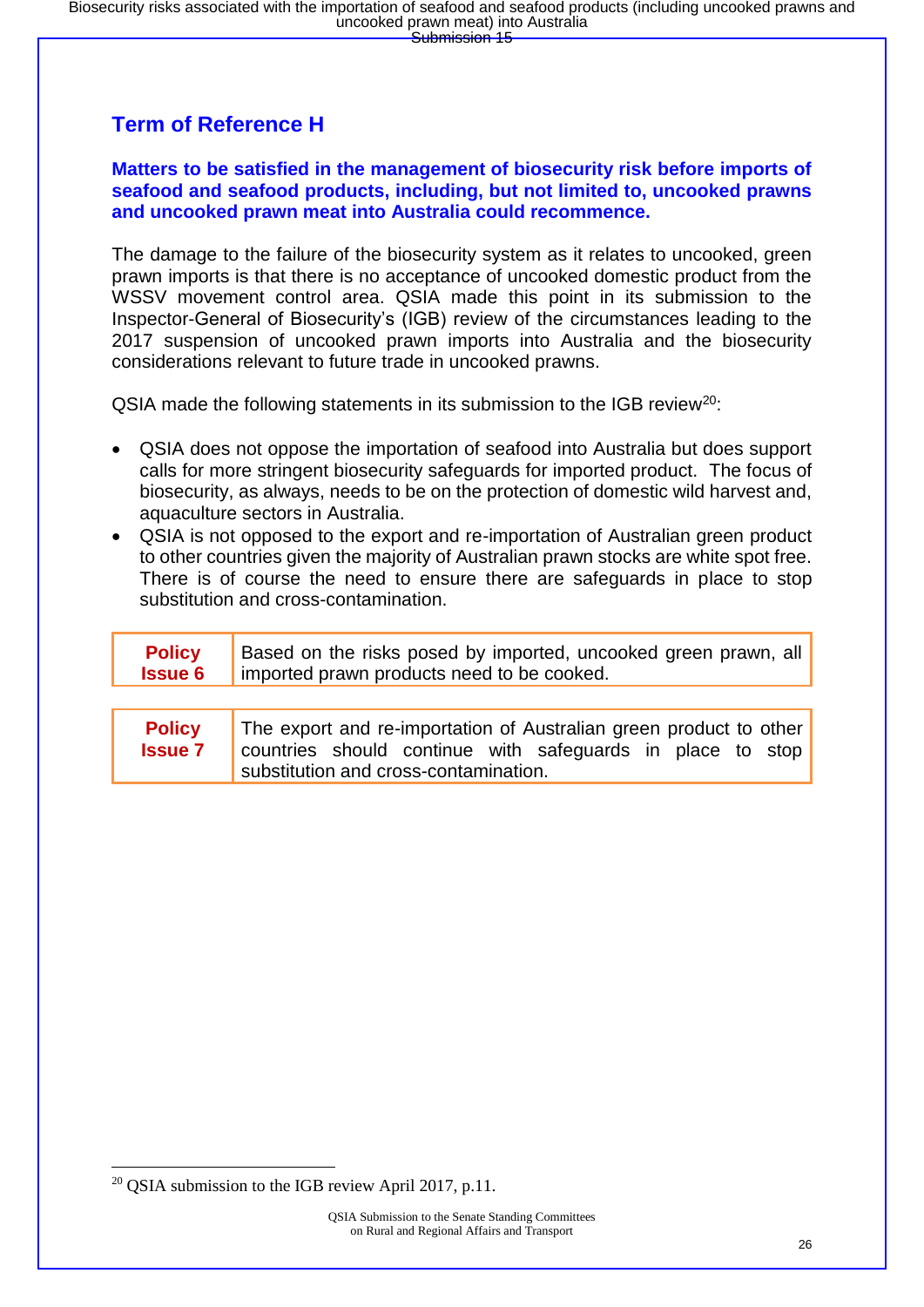### **Term of Reference I**

#### **Any related matters.**

#### I.1. An Aquatic Emergency Animal Diseases Response Agreement: A Queensland Commercial Fishery Perspective

According to Animal Health Australia (AHA)<sup>21</sup>, an Emergency Animal Diseases Response Agreement (EADRA) is a contractual arrangement signed in 2002 that brings together the Australian, State and Territory Governments and livestock industry groups to respond to emergency animal disease (EAD) incursions.

The EADRA covers 66 categorised animal diseases and 23 signatories to a deed (governments and industry bodies). The main benefit of the Agreement is the ability to respond quickly and effectively to an EAD incident<sup>22</sup>.

QSIA understands that the ACPF has acted as an observer in the AHA/DAWR led process to develop an agreement outlining how industry and governments should manage and pay for responses to pest and disease outbreaks. The EADRA is seen as the formalisation of disease response that is already in place for other agriculture sectors (e.g. meat and pork). Commercial seafood industry bodies interests are currently represented by the National Seafood Industry Alliance (NSIA ) with respect to EADRA discussions and requests/asks/insists that the risks and benefits to the wild catch sector are fully discussed.

QSIA also understands that the aquaculture industry has primarily been involved in the EADRA process as the sector has ownership of and ability to eradicate diseased stock in the event of disease. The prawn farm sector has varying ability to control external impacts and disease introduction pathways, the ability to control the outcome is much stronger than for the wild caught sector where there is limited, if any, ability to control what occurs in the marine environment.

The benefits and costs of developing an aquatic emergency animal diseases response agreement (aquatic EADRA) are not clear. Commercial fishers pay for a right to access a Crown resource, and are cost recovered (through licence fees) for the resource to be managed and protected sustainably.

It should be understood that wild harvest fisheries, industry's rights as they relate to the marine resource can be summarised as:

- Commercial fishers do not have tenure they have a right to fish  $-$  a right to go fishing, it is not a guarantee of being able to catch fish.
- Commercial fishers therefore do not 'own' the marine resource.

<sup>&</sup>lt;sup>21</sup> AHA manages the EADRA, a contractual arrangement between Australia's governments and industry groups to collectively reduce the risk of disease incursions and manage a response if an outbreak occurs. see the [AHA](https://www.animalhealthaustralia.com.au/what-we-do/emergency-animal-disease/ead-response-agreement/) website.

 $22$  Ibid.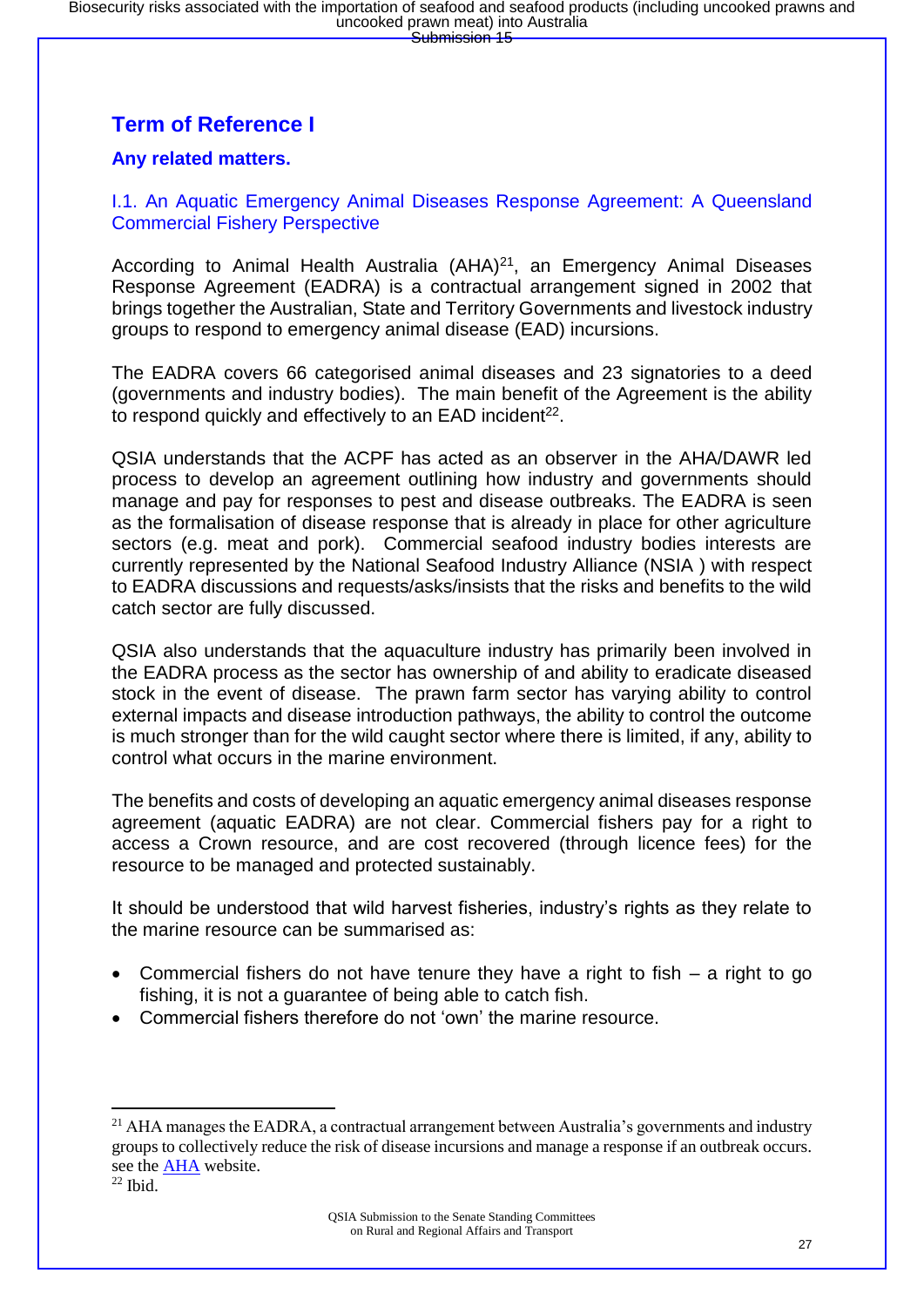The QSIA understand that this aspect alone has seen considerable lengthy discussions between the NSIA and government about how a funding agreement should or should not be developed and there is a long way to go to agree this.

All EADRAs are an insurance scheme, and whether you join depends heavily on the annual premium versus the risk.

| <b>Policy</b><br><b>Issue 8</b> | The wild catch sector should not sign up to an agreement against<br>something that:                                                                                                                                            |
|---------------------------------|--------------------------------------------------------------------------------------------------------------------------------------------------------------------------------------------------------------------------------|
|                                 | $\bullet$ industry does not own; and                                                                                                                                                                                           |
|                                 | the distribution of a state of the state of the second state of the state of the state of the state of the state of the state of the state of the state of the state of the state of the state of the state of the state of th |

• industry cannot see, quantify or assess.

| <b>Policy</b>  | The key issue is the risk of imported product (spreading like WSD), |
|----------------|---------------------------------------------------------------------|
| <b>Issue 9</b> | and the respective legislation of government that allows trade and  |
|                | then impacts an industry through that trade.                        |

| <b>Policy</b>   | To the detriment of commercial fishers Government appears to            |
|-----------------|-------------------------------------------------------------------------|
| <b>Issue 10</b> | believe 1/3 Federal, 1/3 State and 1/3 Industry funding split is a fair |
|                 | split of responsibility for an EAD response. This is certainly not the  |
|                 | view of industry.                                                       |

**Policy Issue 11** It is impossible for the fishing industry as a whole to develop and aquatic EADRA given the variation in species, jurisdictions and geographical spread. Discussions between national seafood industry groups and government should continue.

#### **I.2. Queensland Seafood Industry Representative Structure and link to an Aquatic Emergency Animal Diseases Response Agreement**

The Queensland seafood industry is represented by a number of representative groups including:

- QSIA.
- QSMA.
- Moreton Bay Seafood Industry Association (MBSIA).
- Gulf of Carpentaria Commercial Fishermans Association (GoCCFA).
- The Fishermans Portal (TFP).
- East Coast Crabfishers Industry Network (ECCIN).

Some groups have a State-wide membership (e.g. QSIA, QSMA and TFP); some are regionally focussed (e.g. GoCCFA and MBSIA). There are businesses in the pre-and post-harvest sectors of industry that are not affiliated to any group.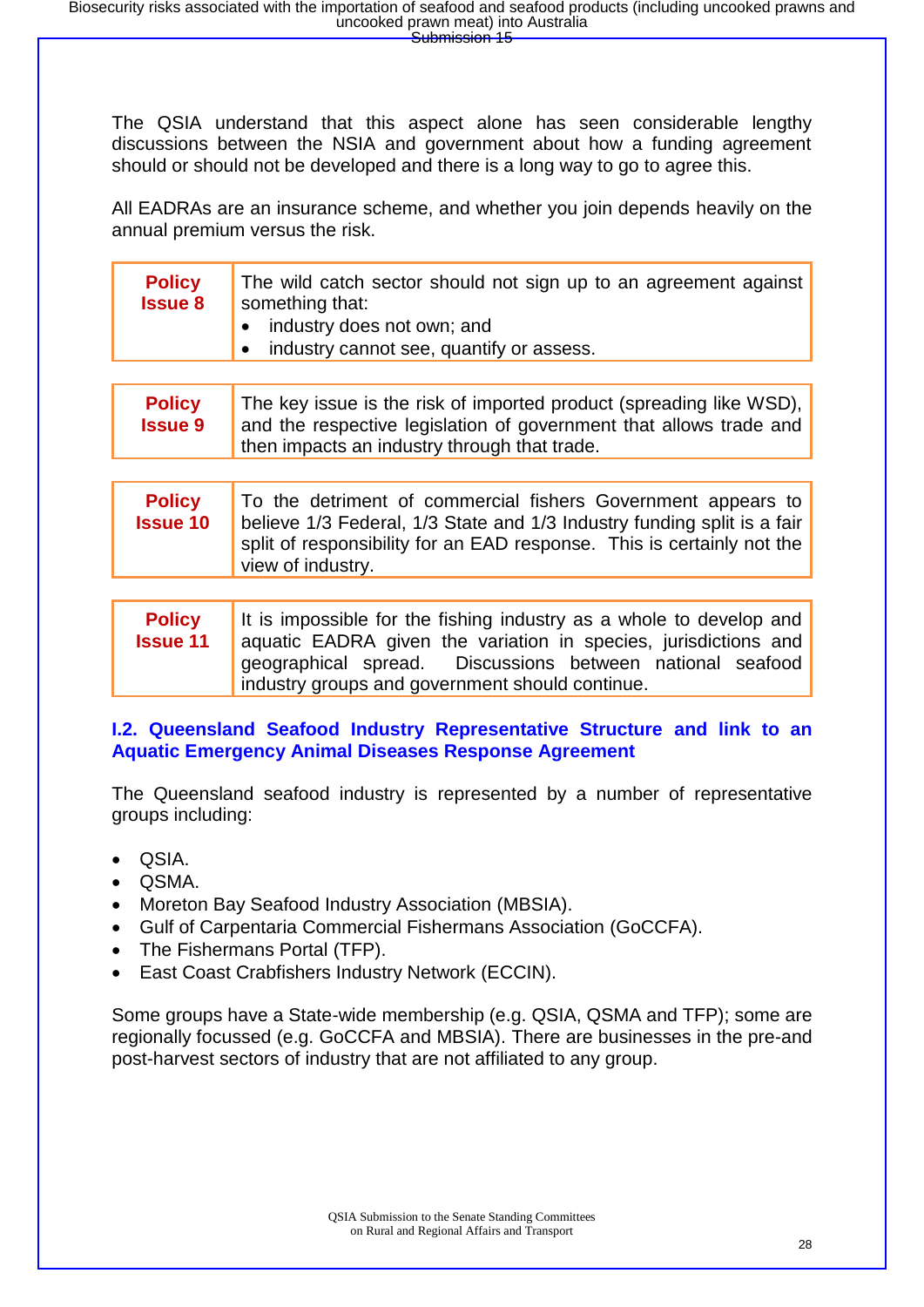The key dynamics of membership in Queensland commercial fisheries associations:

- Membership to any Queensland fisheries organisation is voluntary; and
- Each industry group relies on a mix of voluntary membership fees, research projects, Local, State or Federal government grants.

Each representative group engages in policy and legislative issues as they present themselves or provide submissions to government reviews. Collaboration amongst these groups varies depending on the fishery issue.

Current industry discussions regarding biosecurity matters is limited given that biosecurity policy discussions take place primarily amongst government agencies<sup>23</sup>.  $QSIA$  understands that there is a clear split in responsibilities for biosecurity<sup>24</sup>:

- The management of pre-and post-border import arrangements are managed by the Federal Government; and
- The management of post-border biosecurity issues rests with State governments.

The role of industry and government as they relate to biosecurity was identified in the Senate Standing Committees on Rural and Regional Affairs and Transport's public hearings held in Brisbane. The issue of not having an aquatic EADRA was raised at the public hearing<sup>25</sup>:

**Senator O'SULLIVAN:** So let us explore why it cannot be advanced, and let me do this quickly. Would it be that you have at least three and perhaps four organisations who would have to agree on the terms and conditions for you to enter into the deed?

**Senator O'SULLIVAN:** Mr Perez, I am afraid you cannot leave anything at the doorstep of government in relation to this, in my view, and I think you need to get on with it urgently to bring the relevant stakeholders in your industry at least to agree on what your response is going to be to an offer from the state government that may or may not include adequate compensation to your industry members.

For the reasons outlined in section I.1 in policy issues 8 through 11 developing an aquatic EADRA is not suited to the context and structure of industry operations. At each linkage point there will be various views on establishing an aquatic EADRA, and given there is no aquatic EADRA suggests the deed is not an offer that is in the best interests of industry and is geared only to reduce the costs of biosecurity threats for government.

The introduction of WSSV was not the outcome of any industry failure. The inability to develop an aquatic EADRA stems from a resistance to pay for a mythical clean up after failure of the national biosecurity system. The reality is that once WSSV is in the

<sup>&</sup>lt;sup>23</sup> The Commonwealth has responsibility for risk management measures pre-border and at the Australian border and associated compliance and enforcement. Council of Australian Governments (COAG) – Intergovernmental Agreement on Biosecurity.

 $24$  Ibid.

<sup>&</sup>lt;sup>25</sup> Senate Standing Committees on Rural and Regional Affairs and Transport – Public Hearing 10 April 2017, p.25.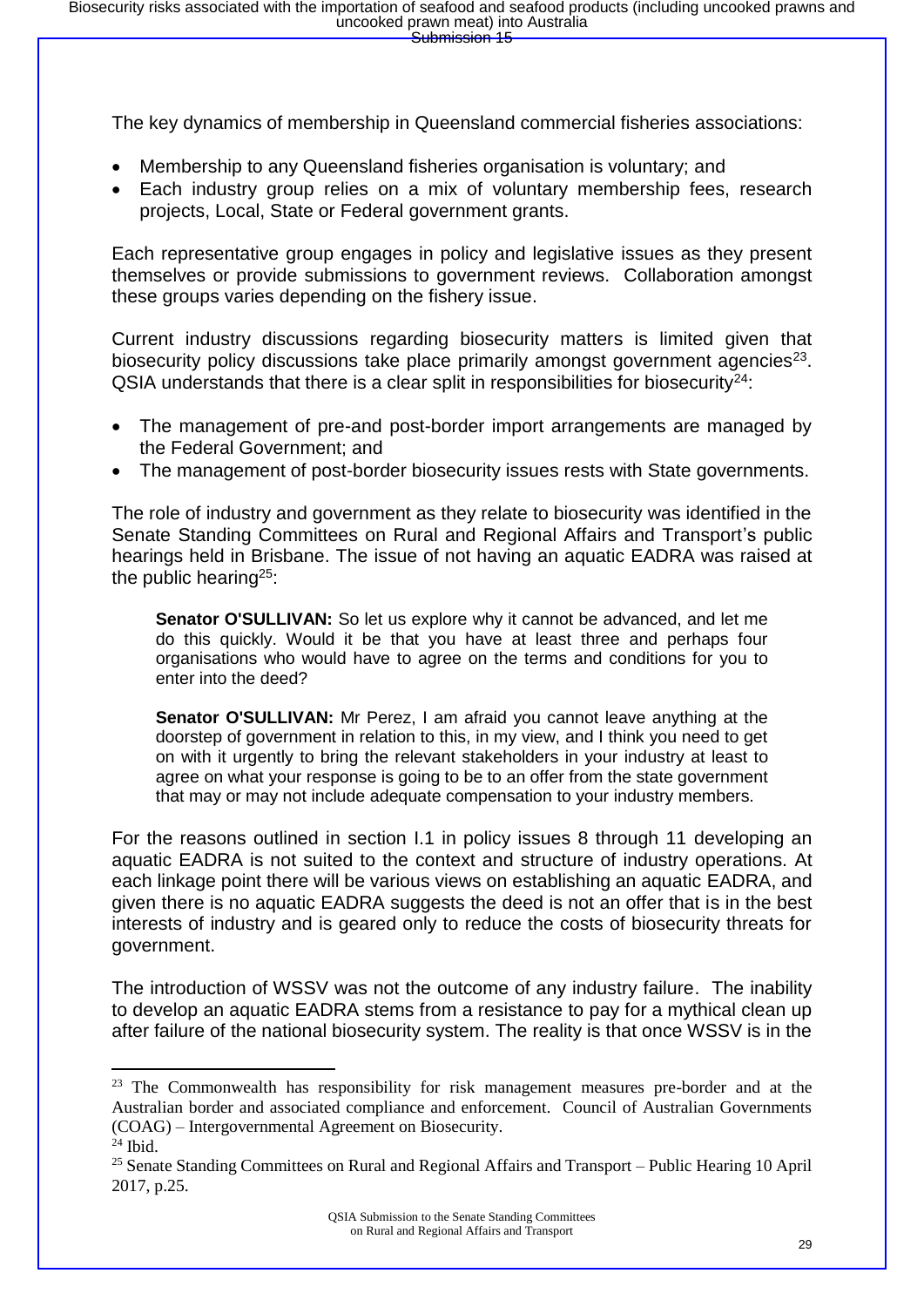natural environment there is very little that can be done – except to shut down and restrict fishing activities so that it does not spread.

Do government really expect industry to pay for a process that simply shuts them down? Additionally, it is not practical to detect the introduction of disease into natural populations and the associated impact on the stock size, because it is impossible to see the scale of mortality. In the WSSV case, it was infection of prawn farms that allowed clear detection of the existence of the virus in Australia, through dramatic mortality of prawns in ponds.

It is not clear whether the subsequent trace detections of the virus in the natural environment would have otherwise been noticed. Certainly, such detection close to the farms was largely a result of infection overflow from the farms, rather than an indication of the level of pre-existing background infestation.